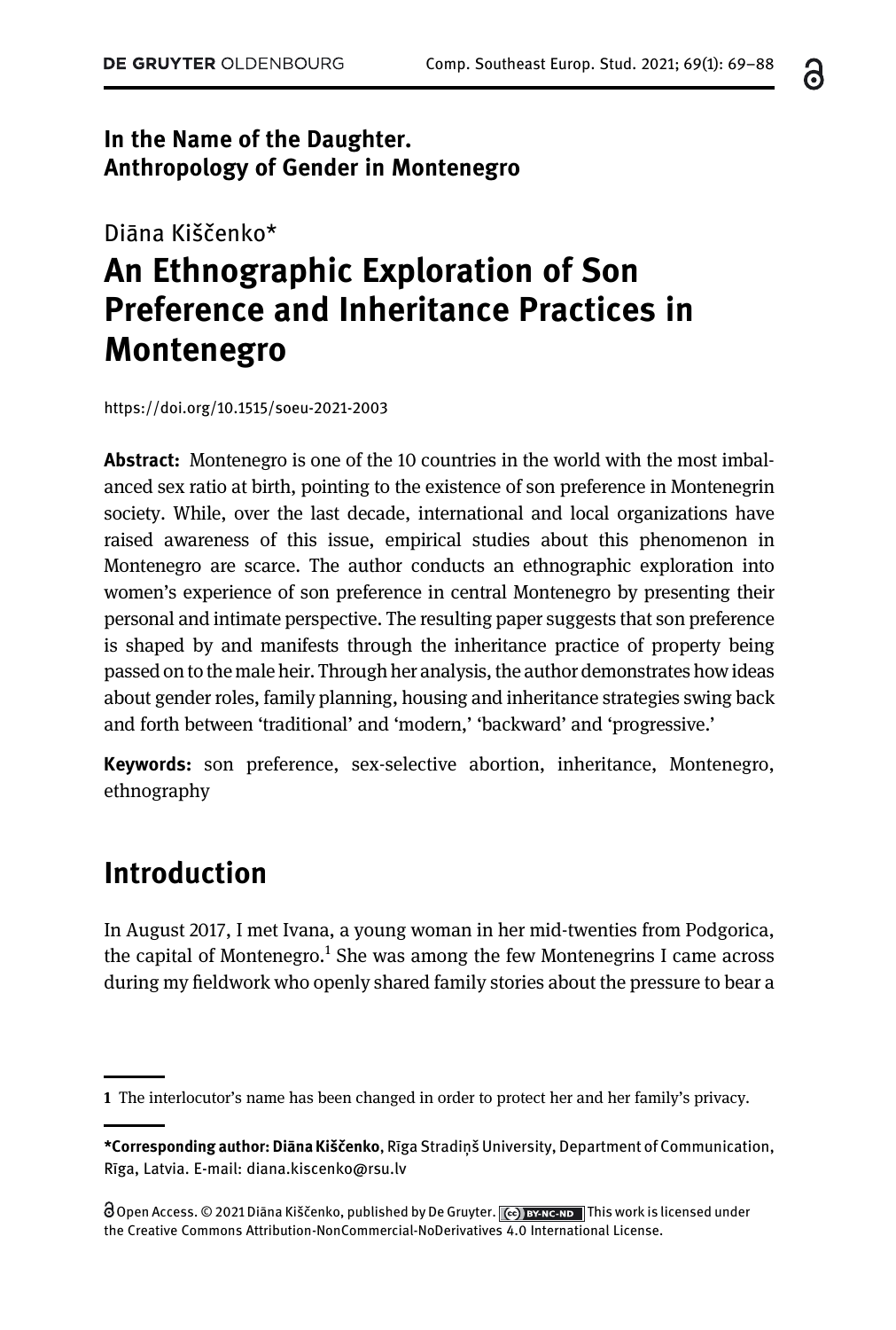son. As a small girl—around eight or nine years old—Ivana had asked her mother whether she could have a younger brother. Her mother agreed: 'I would like a boy, too.' After some time, Ivana and her older sister got that younger brother. Only later, as an adult, did she find out that every time her mother became pregnant, she went to Belgrade in Serbia to undergo an amniocentesis to determine the sex of the foetus and, if it was female, she had an abortion. Between Ivana and her younger brother, the mother had had four abortions over 10 years. 'Can you imagine that?' Ivana was in shock. Not only did she not support any deliberate gender-based termination of a pregnancy, but neither did she approve of her parents' decision about who was going to inherit the family's house. The parents owned a two-storey house in Podgorica, which they had built themselves. Although Ivana had an older sister (30 years old) and a younger brother (16 years old), her parents were adamant about their decision—the house would be passed on to the family's only son. Ivana disagreed, but did not see how she could oppose her parents' decision.

While parental preference for a child of a specific sex goes back a long way in human history, $2$  son preference and the subsequent prenatal discrimination mediated by medical technologies is a rather new phenomenon. While acknowledging that son preference can manifest in certain attitudes and behaviour before conception (preconception sex selection), during pregnancy (sex-selective abortion) or after childbirth (maltreatment and neglect of a female newborn), in this article son preference is understood as referring to the attitude and behaviour during pregnancy. According to sociologist Lisa Eklund, son preference can be defined as

an institution which is based on a set of values and norms that are produced and reproduced in a complex interaction between social, economic, political and cultural factors, and which does not remain at the attitudinal level but realises itself through behaviour that favours boys and disfavours girls. $3$ 

Over the last two decades there has been a growing number of studies by demographers illuminating the sex imbalance among newborns that grows out of son preference in societies around the world—in East and South Asia (China, India, the Republic of Korea and Vietnam), $4$  the Caucasus (Azerbaijan, Armenia and

<sup>2</sup> Laura Rahm, Gender-Biased Sex Selection in South Korea, India and Vietnam. Assessing the Influence of Public Policy, Cham 2020, 10.

<sup>3</sup> Lisa Eklund, Rethinking Son Preference. Gender, Population Dynamics and Social Change in the People's Republic of China, Lund 2011, 30.

<sup>4</sup> Rahm, Gender-Biased Sex Selection in South Korea, India and Vietnam; Isabelle Attané / Christophe Z. Guilmoto, eds, Watering the Neighbour's Garden. The Growing Demographic Female Deficit in Asia, Paris 2007; Isabelle Attané / Jacques Véron, eds, Gender Discriminations Among Young Children in Asia, Pondicherry 2005.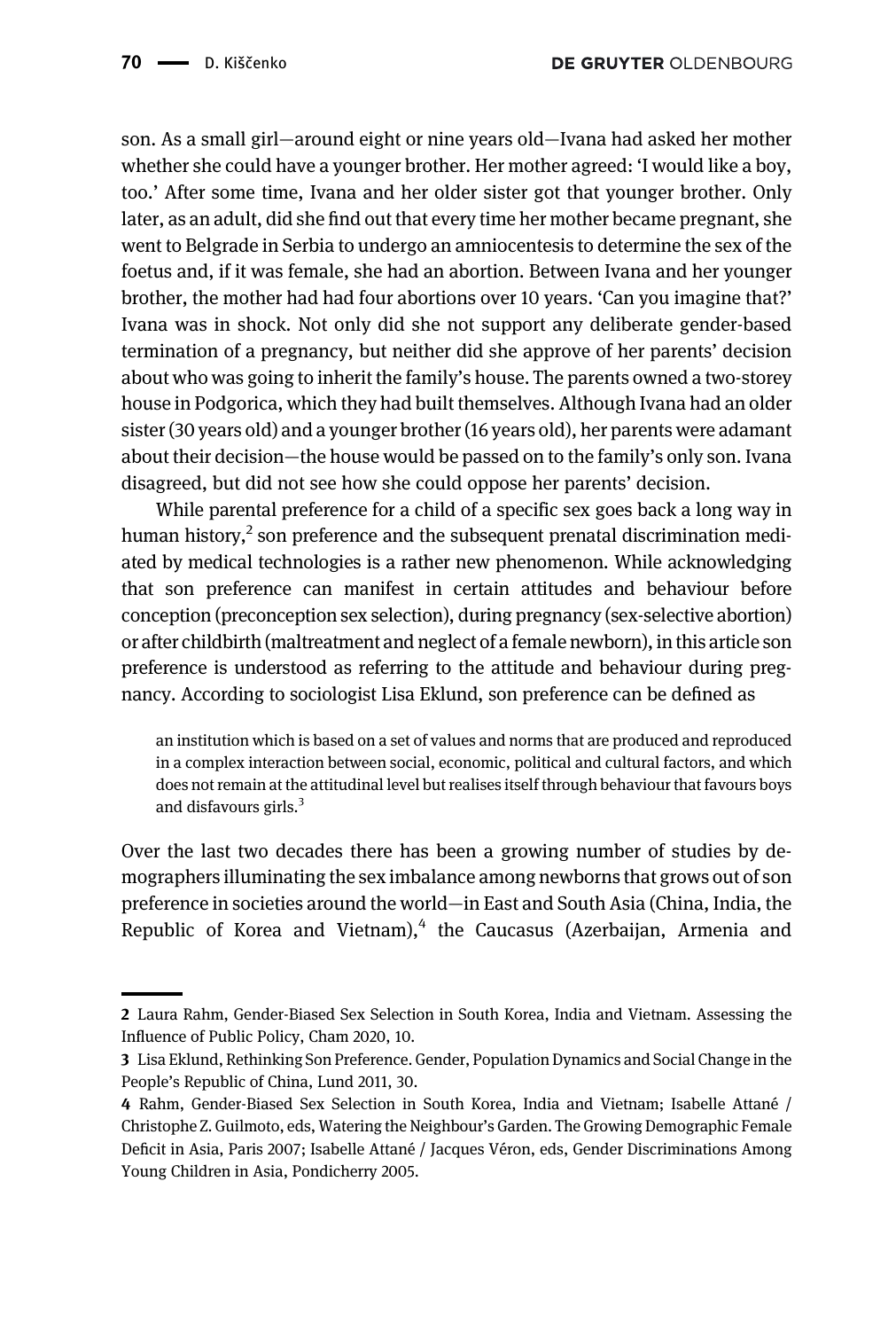Georgia) and Southeastern Europe (Albania, Kosovo, North Macedonia and Montenegro).<sup>5</sup>

In Montenegro, son preference has a long history,<sup>6</sup> but only in recent years have international and local organizations started to raise awareness about this discriminatory practice. In 2011, Doris Stump, member of the parliamentary assembly of the Council of Europe, was one of the first to highlight the existence of sex selection, sex imbalances at birth in Europe and to raise significant political concern in the Council of Europe and the European Union.<sup>7</sup> Stump listed the countries where prenatal sex selection takes place, among them Montenegro. In 2014, Nils Muižnieks, Commissioner for Human Rights of the Council of Europe, published a critical comment about the disturbing sex imbalance among newborns in several countries around the world, also mentioning Montenegro. $8$  His comment was based on a report by the United Nations Population Fund (UNFPA), which indicated that in thelast 20 years more male than female children had been born in several countries worldwide.<sup>9</sup> Besides the international actors, in 2017 the local non-governmental organization Women's Rights Center (Centar za ženska prava) and the advertising agency McCann initiated a social campaign called Neželjena. Placing the Montenegrin word for 'unwanted' centre stage, the campaign implied that daughters in Montenegro are unwanted. Alongside this campaign, the aforementioned organisations also launched a petition to prevent prenatal testing from being abused in detecting the sex of foetuses and to raise awareness about gender discrimination in Montenegro.<sup>10</sup>

<sup>5</sup> Cf. Christophe Z. Guilmoto / Géraldine Duthé, Masculinization of Births in Eastern Europe, Population & Societies 506, no. 4 (2013), 1–4, https://www.ined.fr/fi[chier/s\\_rubrique/18706/](https://www.ined.fr/fichier/s_rubrique/18706/population_societies_2013_506_masculinization_births.en.pdf) [population\\_societies\\_2013\\_506\\_masculinization\\_births.en.pdf](https://www.ined.fr/fichier/s_rubrique/18706/population_societies_2013_506_masculinization_births.en.pdf); Géraldine Duthé et al., High Sex Ratios at Birth in the Caucasus. Modern Technology to Satisfy Old Desires, Population and Development Review 38, no. 3 (2012), 487–501, [https://doi.org/10.1111/j.1728-4457.2012.00513.x.](https://doi.org/10.1111/j.1728-4457.2012.00513.x) All Internet references were accessed on 1 February 2021.

<sup>6</sup> Cf. Mary E. Durham, Some Tribal Origins Laws and Customs of the Balkans, London 1928; Christopher Boehm, Blood Revenge. The Enactment and Management of Conflict in Montenegro and Other Tribal Societies, Philadelphia 1984, 70.

<sup>7</sup> Doris Stump, Prenatal Sex Selection, Report, Council of Europe, Parliamentary Assembly, 16 September 2011, [https://assembly.coe.int/nw/xml/XRef/Xref-XML2HTML-en.asp?](https://assembly.coe.int/nw/xml/XRef/Xref-XML2HTML-en.asp?fileid=13158&lang=en) fi[leid=13158&lang=en.](https://assembly.coe.int/nw/xml/XRef/Xref-XML2HTML-en.asp?fileid=13158&lang=en)

<sup>8</sup> Nils Muižnieks, Sex-Selective Abortions Are Discriminatory and Should Be Banned, Human Rights Comment, 15 January 2014, [https://www.coe.int/en/web/commissioner/-/sex-selective](https://www.coe.int/en/web/commissioner/-/sex-selective-abortions-are-discriminatory-and-should-be-bann-1)[abortions-are-discriminatory-and-should-be-bann-1.](https://www.coe.int/en/web/commissioner/-/sex-selective-abortions-are-discriminatory-and-should-be-bann-1)

<sup>9</sup> United Nations Population Fund, Sex Imbalances at Birth. Current Trends, Consequences and Policy Implications, Bangkok, August 2012, [https://www.unfpa.org/sites/default/](https://www.unfpa.org/sites/default/files/pub-pdf/Sex%20Imbalances%20at%20Birth.%20PDF%20UNFPA%20APRO%20publication%202012.pdf)files/pub-pdf/ [Sex%20Imbalances%20at%20Birth.%20PDF%20UNFPA%20APRO%20publication%202012.pdf.](https://www.unfpa.org/sites/default/files/pub-pdf/Sex%20Imbalances%20at%20Birth.%20PDF%20UNFPA%20APRO%20publication%202012.pdf)

<sup>10</sup> Women's Rights Center, Otkrivena ploča neželjenim djevojčicama, November 2017, [https://](https://womensrightscenter.org/otkrivena-ploc%C2%8Da-djevojc%C2%8Dicama-koje-nijesu-dobile-priliku-da-budu-rodene/) [womensrightscenter.org/otkrivena-ploc%C2%8Da-djevojc%C2%8Dicama-koje-nijesu-dobile](https://womensrightscenter.org/otkrivena-ploc%C2%8Da-djevojc%C2%8Dicama-koje-nijesu-dobile-priliku-da-budu-rodene/)[priliku-da-budu-rodene/.](https://womensrightscenter.org/otkrivena-ploc%C2%8Da-djevojc%C2%8Dicama-koje-nijesu-dobile-priliku-da-budu-rodene/)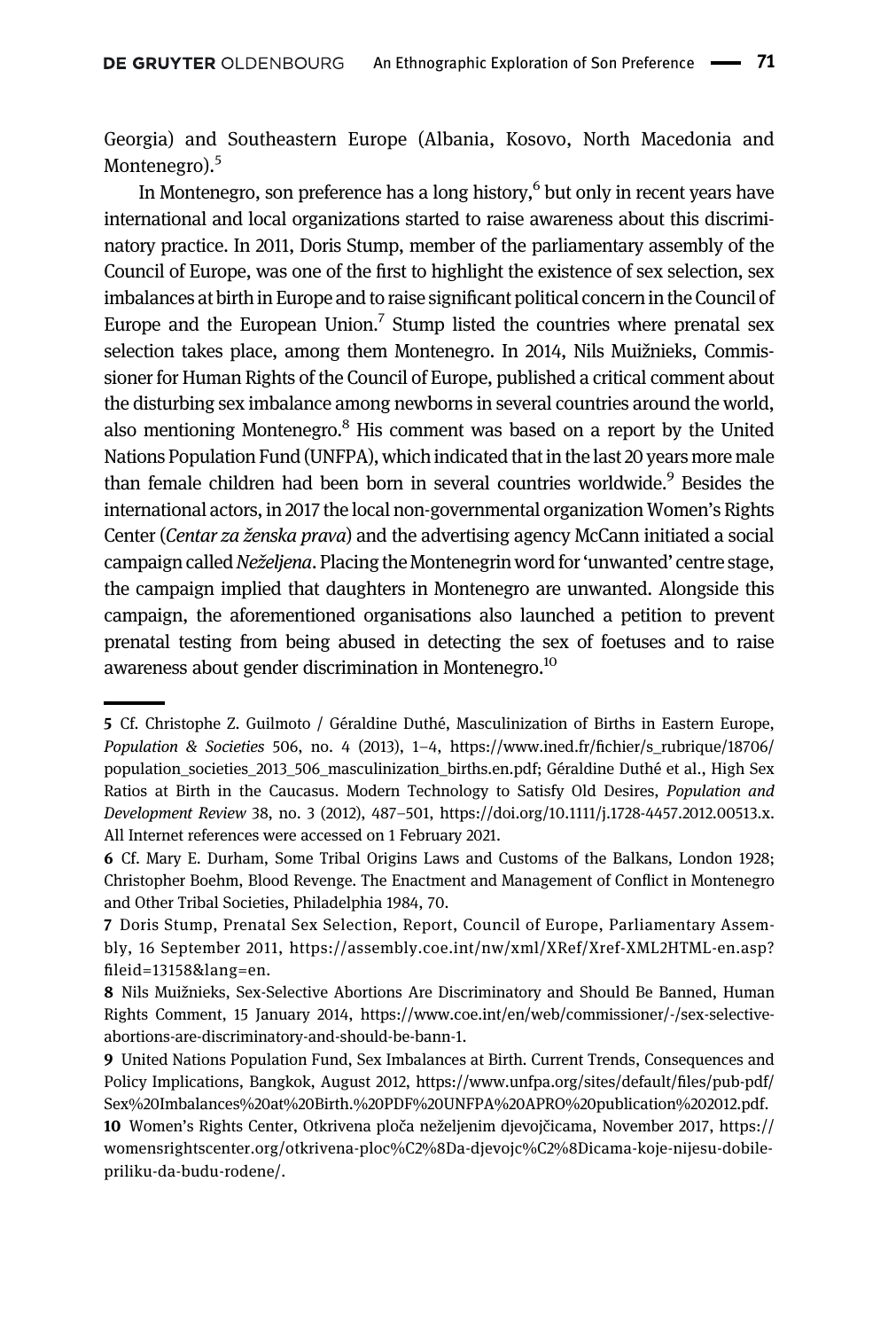The reports and activities initiated by international and local organizations are based on studies by demographers, statisticians and economists. These studies present quantitative data about the skewed sex ratio at birth and discuss the demographic and socioeconomic context of son preference in Montenegro.<sup>11</sup> In light of the scarcity of qualitative research, in this paper I aim to demonstrate women's experience of son preference in central Montenegro. I argue that it is not possible to understand son preference without considering gendered inheritance practices. This helps to situate and explain some aspects of the cultural logic of son preference. In this article, I would like to refer to the debate about gendered inheritance practices in Montenegro initiated by feminist scholar Jennifer Zenovich. According to Zenovich, the idea still prevails that a family's property house, apartment, land—needs to be passed from one male heir to another, thus disadvantaging daughters.<sup>12</sup> This could be described as a form of symbolic and material discrimination against women in Montenegro. And while a daughter is expected to marry and rely on her husband's and in-laws' resources, in a situation where the housing situation, family planning practices and inheritance strategies differ from the traditional ones, marriage is not a solution, but yet another disadvantageous situation for women. In order to demonstrate how women experience son preference and how the latter is shaped by and manifests through inheritance practice, I briefly review the history of the ideas of inheritance rights and residency patterns, present some data on sex imbalance at birth and combine these with my ethnographic fieldwork material.

The empirical data presented in this article is based on an in-depth semistructured interview and further, informal conversations with Ivana, the 26-yearold Montenegrin woman from Podgorica described at the outset of this study. I conducted the interview in English, audio recorded it with the verbal consent of the interviewee, and later transcribed it. The stories presented in this article demonstrate the social pressure experienced by Ivana and her mother to give birth to a son and their views on inheritance rights. It is important to note that the account of Ivana's mother's experience is told by Ivana and should be perceived as her mother's life events as well as Ivana's reflection on them. Listening to stories and narratives is a meaningful way to study the son preference phenomenon and inheritance issues, because through these forms, 'notions of culture and questions

<sup>11</sup> Cf. Guilmoto / Duthé, Masculinization of Births in Eastern Europe; Fengqing Chao et al., Systematic Assessment of the Sex Ratio at Birth for all Countries and Estimation of National Imbalances and Regional Reference Levels, Proceedings of the National Academy of Sciences 116, no. 19 (2019), 9303–9311, [https://doi.org/10.1073/pnas.1812593116.](https://doi.org/10.1073/pnas.1812593116)

<sup>12</sup> Jennifer A. Zenovich, Willing the Property of Gender. A Feminist Autoethnography of Inheritance in Montenegro, Women's Studies in Communication 39, no. 1 (2016), 26–48, 38, [https://doi.org/10.1080/07491409.2015.1113217.](https://doi.org/10.1080/07491409.2015.1113217)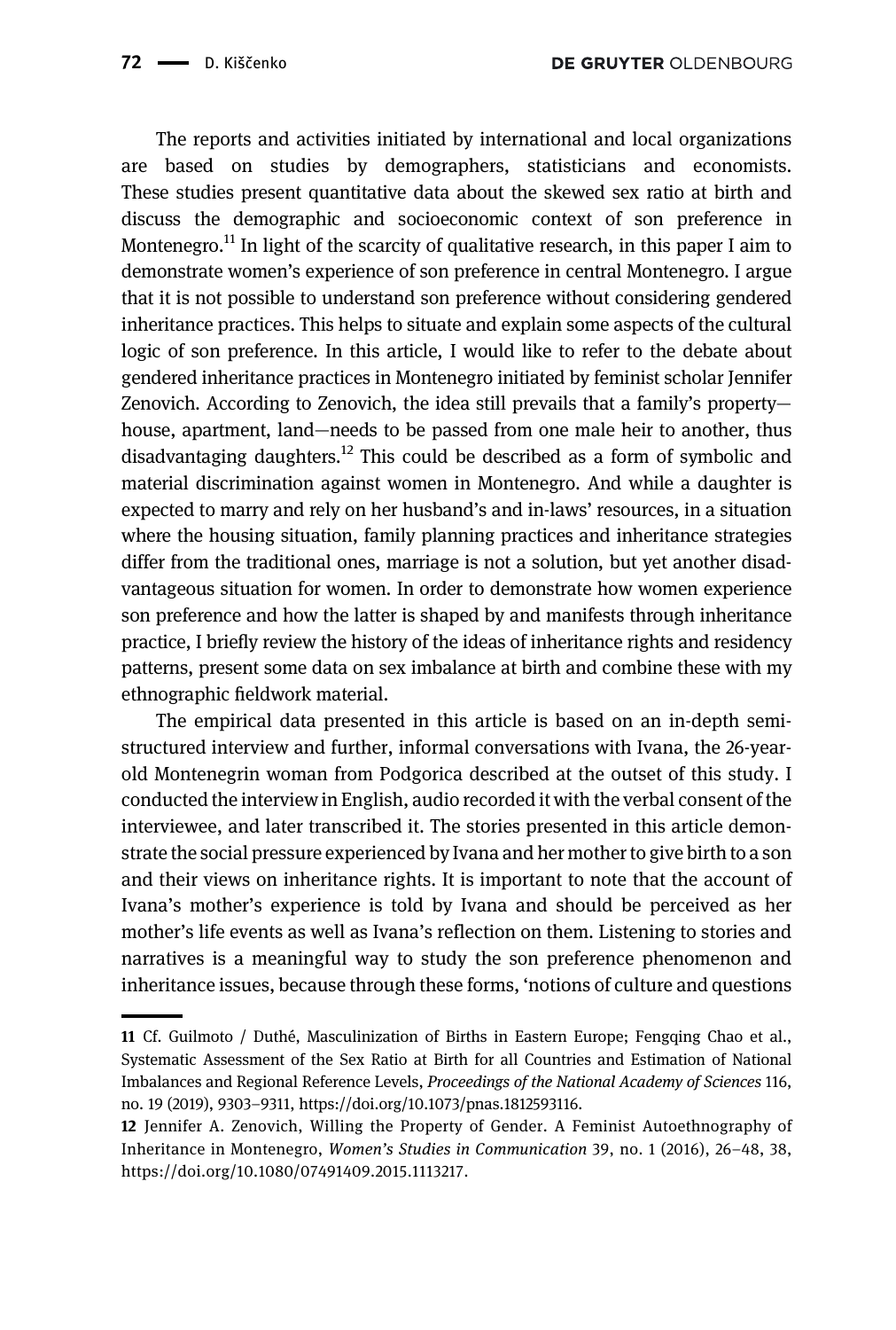about that culture are transmitted'.<sup>13</sup> The experiences of Ivana and her mother echo those of many other women and men that I met during my eight months of ethnographic fieldwork in 2017 and 2018 in the central and northern regions of Montenegro. The research was carried out as part of my doctoral studies at Rīga Stradiņš University and was approved by the university's ethics committee. The main methods used in the research were participant observations as well as semi-structured and unstructured interviews. In total, fifty-six semi-structured interviews and forty-two unstructured interviews were carried out. The interviews were held in English or in Montenegrin with interpreting assistance from a local colleague.<sup>14</sup> When possible, the interviews were audio recorded with the permission of the interviewee, and later transcribed. The sampling for my research was not conducted strictly, but rather defined by access to people and using the snowball technique, which implies a selection of participants based on the recommendations of the previous interviewee.

There are several ways to study son preference including the outcome approach and the causal approach.<sup>15</sup> The outcome approach quantifies human behaviour and is usually carried out by demographers, economists and public health researchers.<sup>16</sup> The causal approach tends to embrace the cultural embeddedness of the practice, its social contexts and economic and legal constraints, and is carried out by social anthropologists and sociologists.<sup>17</sup> There are also studies that combine both approaches.<sup>18</sup> In this article, I mainly apply the causal approach, using ethnographic material enriched with some statistical data and findings from demographers. This is a deliberate decision as there has been an ongoing dialogue between anthropology (also gender studies and sociology) and demography (also statistics and economics) around 'what the former call gender bias and the latter, sex selection'.<sup>19</sup>

<sup>13</sup> Navtej K. Purewal, Son Preference. Sex Selection, Gender and Culture in South Asia, Oxford 2010, 1.

<sup>14</sup> I am profoundly grateful to my friend and colleague Milena Bubanja for her enormous support during my research.

<sup>15</sup> Cf. Eklund, Rethinking Son Preference, 16.

<sup>16</sup> Cf. contributions in Attané / Guilmoto, eds, Watering the Neighbour's Garden.

<sup>17</sup> Cf. contributions in Tulsi Patel, ed, Sex-Selective Abortion in India. Gender, Society and New Reproductive Technologies, New Delhi 2007; Lihong Shi, Choosing Daughters. Family Change in Rural China, Stanford 2017, 83.

<sup>18</sup> Cf. Elisabeth Croll, Endangered Daughters. Discrimination and Development in Asia, London, New York 2000.

<sup>19</sup> Christophe Z. Guilmoto, Sex Imbalances in Asia. An Ongoing Conversation Between Anthropologists and Demographers, in: Sharada Srinivasan / Shuzhuo Li, eds, Scarce Women and Surplus Men in China and India. Macro Demographics versus Local Dynamics, Dordrecht 2018, 145– 161, 147.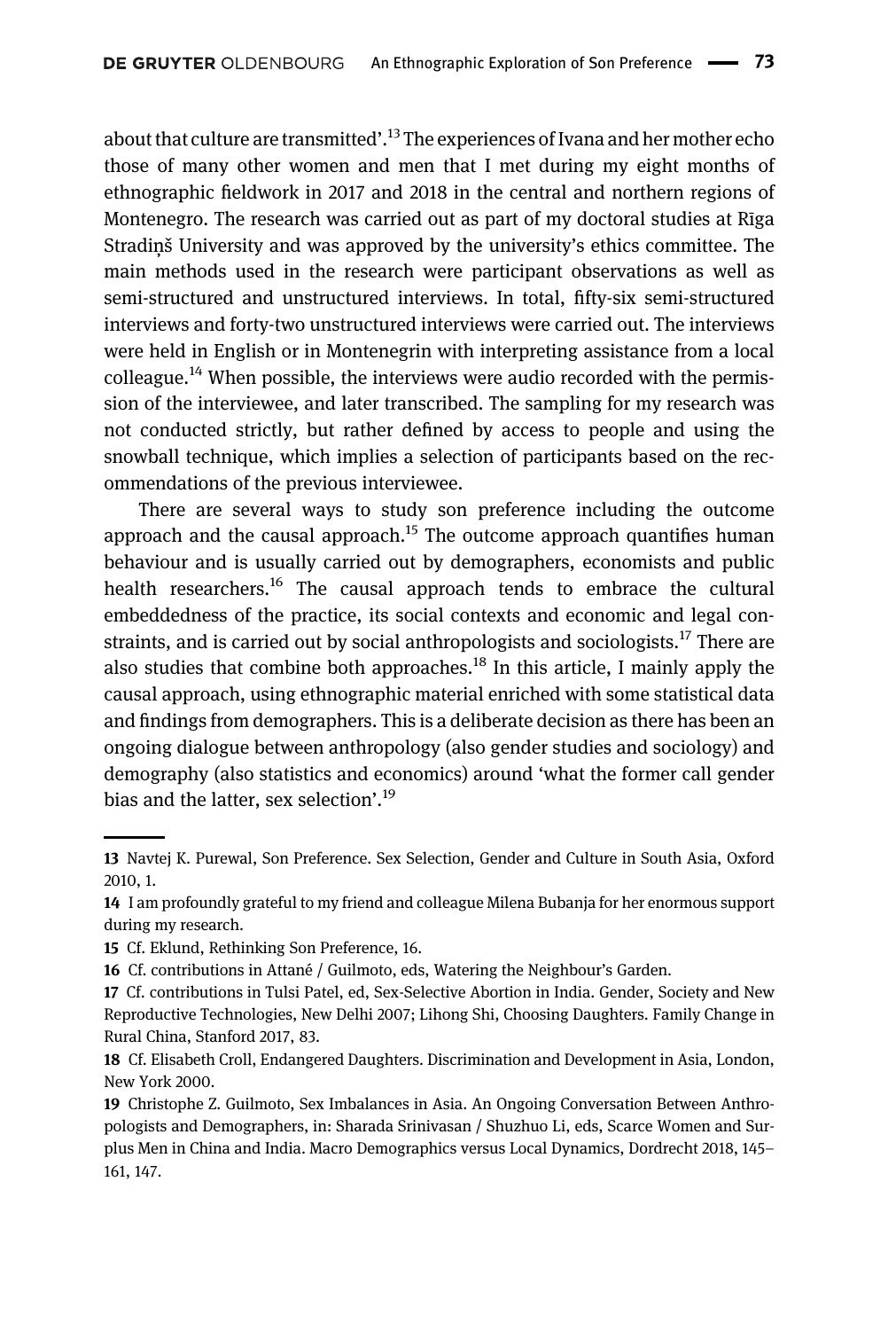# The History of Inheritance Rights and Residency Patterns in Montenegro

The intricate and complex history of Montenegro makes it arduous within the confines of this article to give a more profound historical review of the country's residence and inheritance practices. I will briefly discuss the changes that have occurred since the twentieth century, also highlighting some prevailing ideas about gender roles and female–male relationships. Historically, residence and inheritance practices were influenced by a given mode of production. Bette Denich, who did her fieldwork in Yugoslavia in the mid-1960s and also wrote about the presocialist period, argued that there was a historical contrast between pastoralists and agriculturalists, who with their patricentric organization inhabited the Balkan region for centuries. While 'patricentrism is a social structure in which the core residential and economic units consist of agnatically related men',<sup>20</sup> there are differences between pastoralists and agriculturalists, between coastal and mountain areas:

The first situation, characteristic of agriculturalists, occurs where males exclusively inherit the patrimonial estates and form autonomous households with wider corporate ties to other kinsmen. In contrast, the conditions in pastoral communities enforce the maintenance of corporate ties among brothers and with more distant collateral kinsmen.<sup>21</sup>

In agricultural communities, land is the basic resource, and in order to keep it within the family, that family needs male offspring to inherit the land and the surname. Therefore, 'families are identified only by links through males'.<sup>22</sup> In pastoralist communities, it is important to connect with unrelated households by marriage in order 'to maximize alliances with co-fathers-in-law'.<sup>23</sup> According to Denich, Montenegro was seen as 'an extreme version of patrilocal, exogamous grouping with clear hierarchy along sexual lines, in which property and power are vested exclusively in men'.<sup>24</sup> This depiction should be viewed with caution, however, because there was a distinction between the hinterland and the coastal regions, particularly in the Bay of Kotor, which was strongly influenced by the Venetian period from the fifteenth till the eighteenth century.<sup>25</sup>

<sup>20</sup> Bette S. Denich, Sex and Power in the Balkans, in: Michelle Zimbalist Rosaldo, ed, Woman, Culture, and Society, Stanford/CA 1974, 243–262, 246.

<sup>21</sup> Denich, Sex and Power in the Balkans, 246.

<sup>22</sup> Denich, Sex and Power in the Balkans, 258.

<sup>23</sup> Denich, Sex and Power in the Balkans, 250.

<sup>24</sup> Denich, Sex and Power in the Balkans, 244.

<sup>25</sup> Kenneth Morrison, Montenegro. A Modern History, London 2009, 9.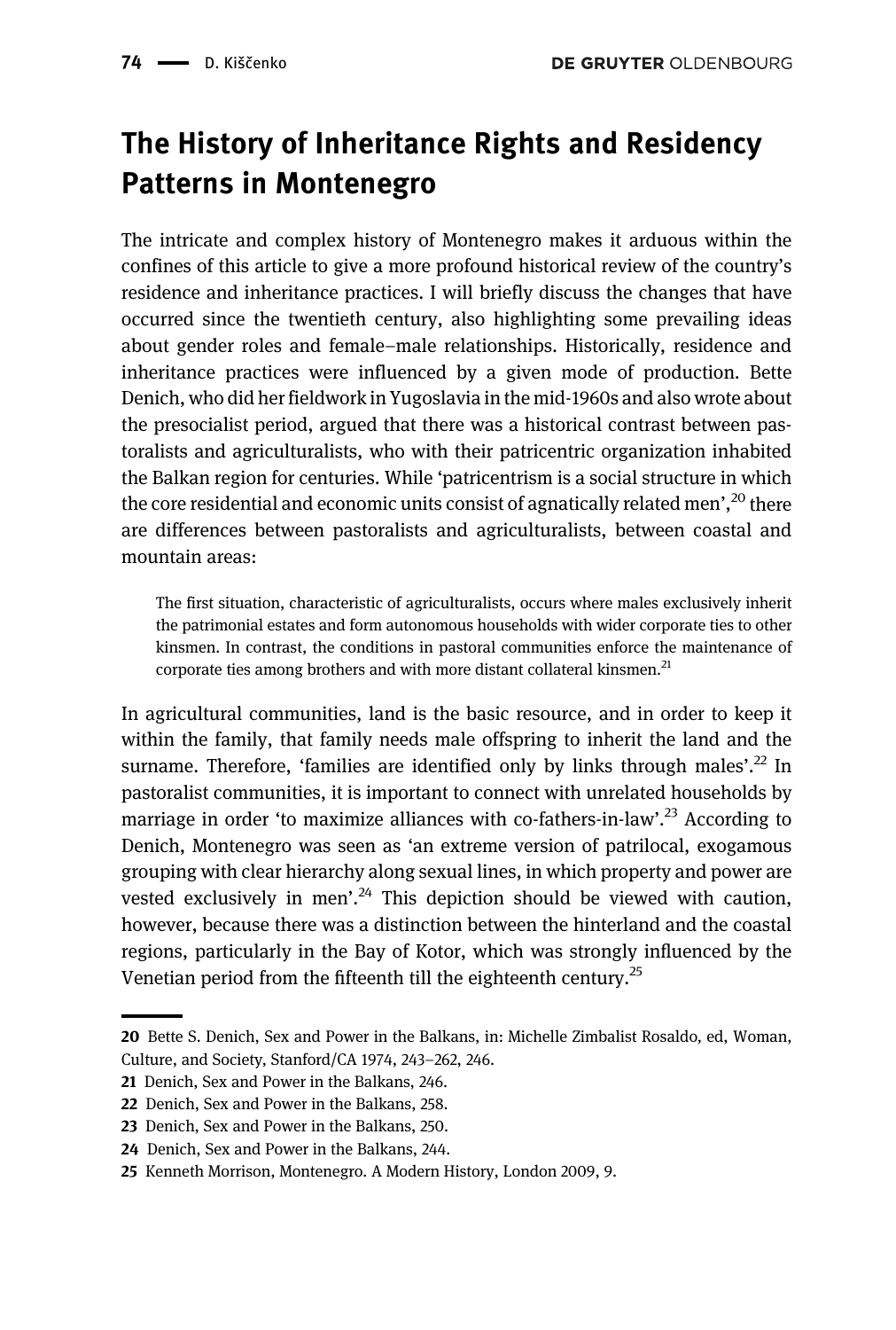For a woman, marriage meant moving away from her natal group where she had no further rights and into her husband's household which consisted of strangers—the husband, his male agnates, other inmarried women, and unmarried girls. The basis of the group would be 'male agnates and unrelated inmarried women.' This created a 'patrilineal paradox,' where, on the one hand, inmarried women were not recognized as important, while on the other hand, the survival of the very structure heavily relied on them. The main problem was to combine the interests of unrelated women in the exogamous patrilineal group so they could contribute to the group they belonged to, but were not from.<sup>26</sup>

Residence and inheritance practices were also related to the organization of the household. Christopher Boehm, who did his fieldwork in the 1960s in Montenegro and analysed historical accounts of feuding from the eighteenth and nineteenth centuries, argues that both women and men had their respective tasks in the household. Indeed, a good woman 'was the very foundation of the household'.<sup>27</sup> She was expected to organise the upbringing of the children and to take care of household tasks, but above all, she had to give a birth to a son.<sup>28</sup> This would not only secure the continuity of the lineage, but also the woman's place in the group.<sup>29</sup> Women were binders—they linked fathers and sons, and male in-laws. Other than this, women had to be healthy and strong in order to perform physically demanding tasks outside the household, because men were often away on raids.<sup>30</sup> Here, too, the survival of the household therefore relied upon women.<sup>31</sup> Besides physical abilities, women had to be of 'good moral character as far as honesty and sexual behaviour were concerned'.<sup>32</sup> A good man in Montenegro had to be a *junak* (a good warrior, hero), who could go into battle. But a man's honour was also connected to his household—the wellbeing of its members and his ability to provide: 'Montenegrins were seldom able to become rich by local standards, partly because of the scarcity of land and partly because their values in the economic sphere were geared towards "living well" rather than towards accumulating objects'. 33

With respect to children, during the first part of the twentieth century, there were different attitudes towards male and female newborns. The birth of a son brought joy and was celebrated by men drinking rakia (a popular fruit spirit)

<sup>26</sup> Denich, Sex and Power in the Balkans, 251 and 260.

<sup>27</sup> Boehm, Blood Revenge, 70.

<sup>28</sup> Boehm, Blood Revenge, 70.

<sup>29</sup> Denich, Sex and Power in the Balkans, 246–250.

<sup>30</sup> Boehm, Blood Revenge, 70.

<sup>31</sup> Denich, Sex and Power in the Balkans, 252.

<sup>32</sup> Boehm, Blood Revenge, 70.

<sup>33</sup> Boehm, Blood Revenge, 72.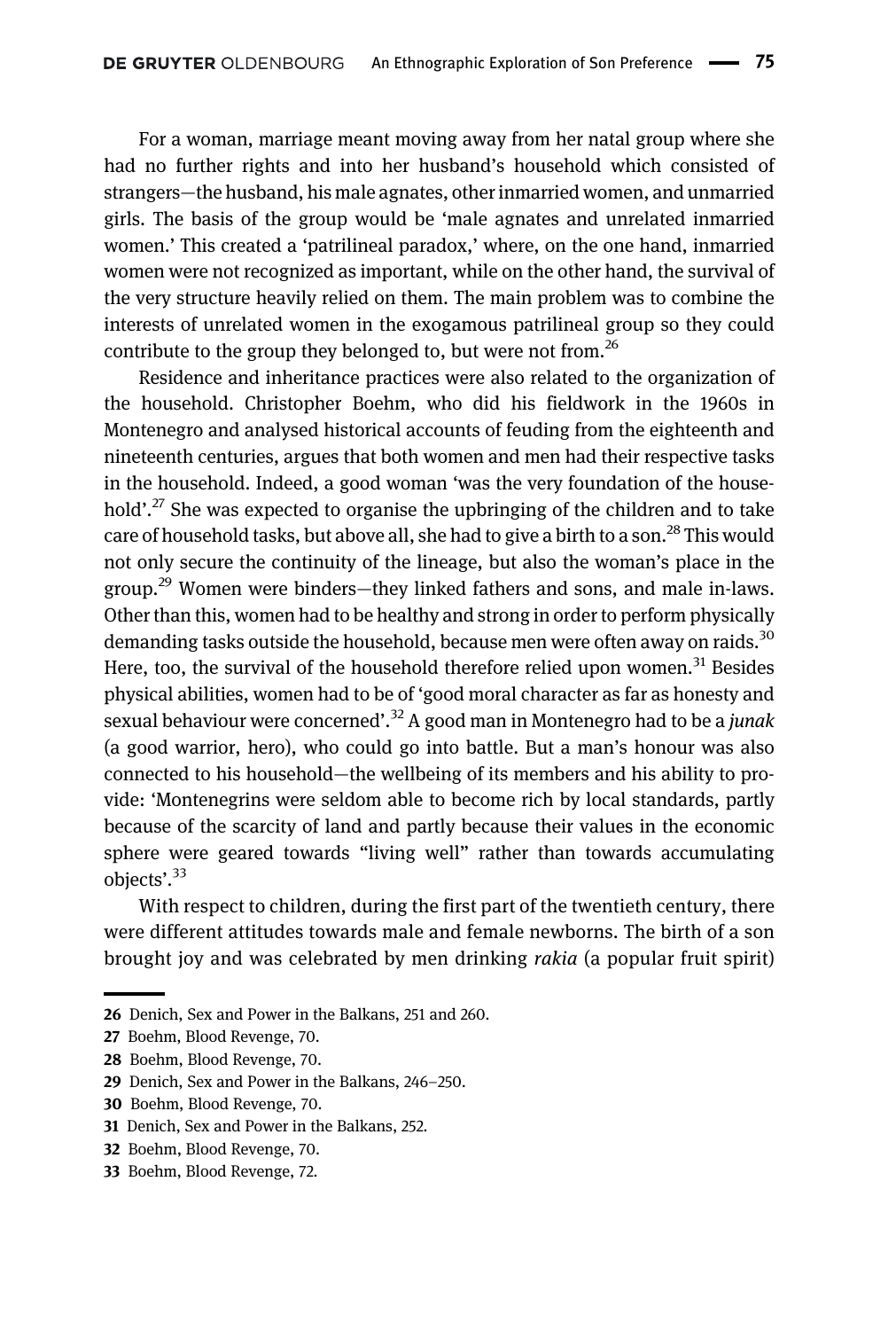while the birth of a daughter was perceived as a misfortune.<sup>34</sup> The insignificance of female offspring manifested in the way fathers enumerated their children. When talking about the number of children he had, a father would mention only the number of sons and would not include his daughters. The reason behind this was the way a family saw the life trajectory of their offspring —while a son had a permanent position in the family, a daughter's position in the household was of a temporary nature, as sooner or later, she would leave her birth family.<sup>35</sup>

During state socialism (1945–1992), Montenegro's experiences and those of the other entities within the Socialist Federal Republic of Yugoslavia, were ambivalent:

In most parts of the country the old and the new co-exist, and sometimes the old traditional mores, the values of the consumer society and a socialist rhetoric are mixed to such an extent that they create contradictions, conflicts and many ambivalent situations for women and men who experience them.<sup>36</sup>

While the state promoted institutionalised equality by guaranteeing the right for both sexes to work, social protection, education and health services, there were discrepancies between the position of women in the public and private spheres, rural and urban areas and among different groups. While women were encouraged to take an active part in decision making and political life that would lead to more gender equality, they experienced a double burden, as women were not liberated from their domestic work and had limited opportunities to become active in political life. When it came to family issues, women were entitled to up to 12 months of maternity leave on full pay, their right to freely bear children as they wished was inscribed in the 1974 constitution, and abortion had been legal since  $1952.<sup>37</sup>$ 

Despite Montenegro's progressive direction during the socialist period, patriarchal dynamics in male–female relationships persisted, as well as the unbalanced attitude towards male and female children.<sup>38</sup> As part of building a new society, there was an attempt to change patriarchal patterns, but they were

<sup>34</sup> Durham, Some Tribal Origins Laws and Customs, 187–188.

<sup>35</sup> Denich, Sex and Power in the Balkans, 252.

<sup>36</sup> Mirjana Morokvasic, Institutionalised Equality and Women's Conditions in Yugoslavia, *Equal* Opportunities International 2, no. 4 (1983), 9–17, 9, [https://doi.org/10.1108/eb010386.](https://doi.org/10.1108/eb010386)

<sup>37</sup> Morokvasic, Institutionalised Equality and Women's Conditions in Yugoslavia, 11. Cf. Adriana Zaharijević, The Strange Case of Yugoslav Feminism. Feminism and Socialism in the 'East,' Montenegrin Journal for Social Sciences 1, no. 2 (2017), 135–156, 140, [http://www.mjss.ac.me/](http://www.mjss.ac.me/images/files/issue2/03%20Full%20text.pdf) images/fi[les/issue2/03%20Full%20text.pdf](http://www.mjss.ac.me/images/files/issue2/03%20Full%20text.pdf).

<sup>38</sup> Cf. Morokvasic, Institutionalised Equality and Women's Conditions in Yugoslavia.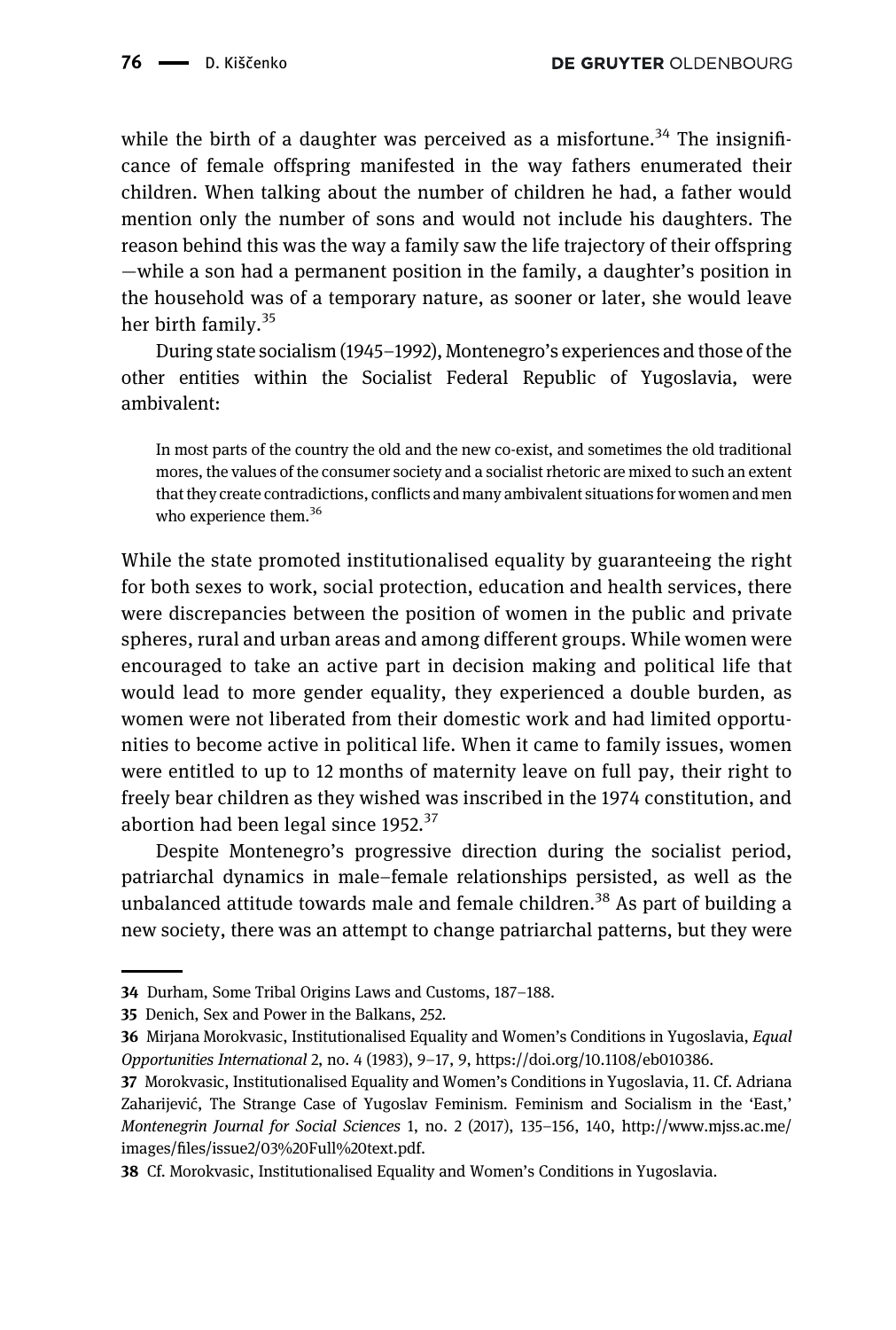not eradicated.<sup>39</sup> In some families, female children were perceived as a tragedy and the women (the mothers) were blamed, while the birth of a son was seen as the man's achievement.<sup>40</sup> In the urban context, families preferred two children and the decision about the number and sex of the children was based on their ability to educate them and, regardless of sex, prepare them for economic independence. While in the past, women had had to rely on a male-dominated group and its economic resources, during the socialist period women living in an urban context prepared themselves for independence by acquiring a paid job.<sup>41</sup>

In socialist Yugoslavia, the forms of residency changed along with the family structure. While there were still households where several generations of one family lived together, socialism brought new family models and residence types. The nuclear family model and neolocal residence type started to dominate both in rural and the urban settings. In response to growing urban areas as well as increased expectations of comfort and privacy, new apartment buildings were built in the cities.<sup>42</sup> Urban planners thought that this would be the most desirable and egalitarian form of housing for the increasing urban population.<sup>43</sup> At the same time, building costs and demand for apartments encouraged the construction of private family houses.<sup>44</sup> People started to build their own two-storey houses, despite the fact that rural families were smaller.<sup>45</sup> Concerning inheritance, 'laws giving equal rights to women came into force and customary inheritance laws which before acknowledged only the male right of inheritance now provided equal inheritance rights'. 46

Moving closer to the present-day situation in Southeastern Europe, masculinity and femininity could be characterized as 'hybrid, overlapping, and also contradictory', swinging back and forth 'between global and local images mixed

<sup>39</sup> Irena Petrović, Promena vrednosnih orijentacija ekonomske elite. Patrijarhalnost, autoritarnost, nacionalizam, in: Mladen Lazić, ed, Ekonomska elita u Srbiji u periodu konsolidacije kapitalističkog poretka, Belgrade 2014, 193–218.

<sup>40</sup> Morokvasic, Institutionalised Equality and Women's Conditions in Yugoslavia, 14.

<sup>41</sup> Denich, Sex and Power in the Balkans, 261–262.

<sup>42</sup> Rose M. Somerville, The Family in Yugoslavia, Journal of Marriage and Family 27, no. 3 (1965), 350–362, 358,<https://doi.org/10.2307/350279>.

<sup>43</sup> Brigitte Le Normand, The House that Socialism Built. Reform, Consumption, and Inequality in Postwar Yugoslavia, in: Paulina Bren / Mary Neuburger, eds, Communism Unwrapped. Consumption in Cold War Eastern Europe, Oxford 2012, 351–371, 353.

<sup>44</sup> Rory Archer, The Moral Economy of Home Construction in Late Socialist Yugoslavia, History and Anthropology 29, no. 2 (2018), 141–162, 1, [https://doi.org/10.1080/02757206.2017.1340279.](https://doi.org/10.1080/02757206.2017.1340279) 45 Somerville, The Family in Yugoslavia, 358.

<sup>46</sup> Karl Kaser, The Stem Family in Eastern Europe. Cross-Cultural and Trans-Temporal Perspectives, in: Irina Vainovski-Mihai, ed, Social Behaviour and Family Strategies in the Balkans (16th–20th Centuries), Bucharest 2008, 251–272, 257.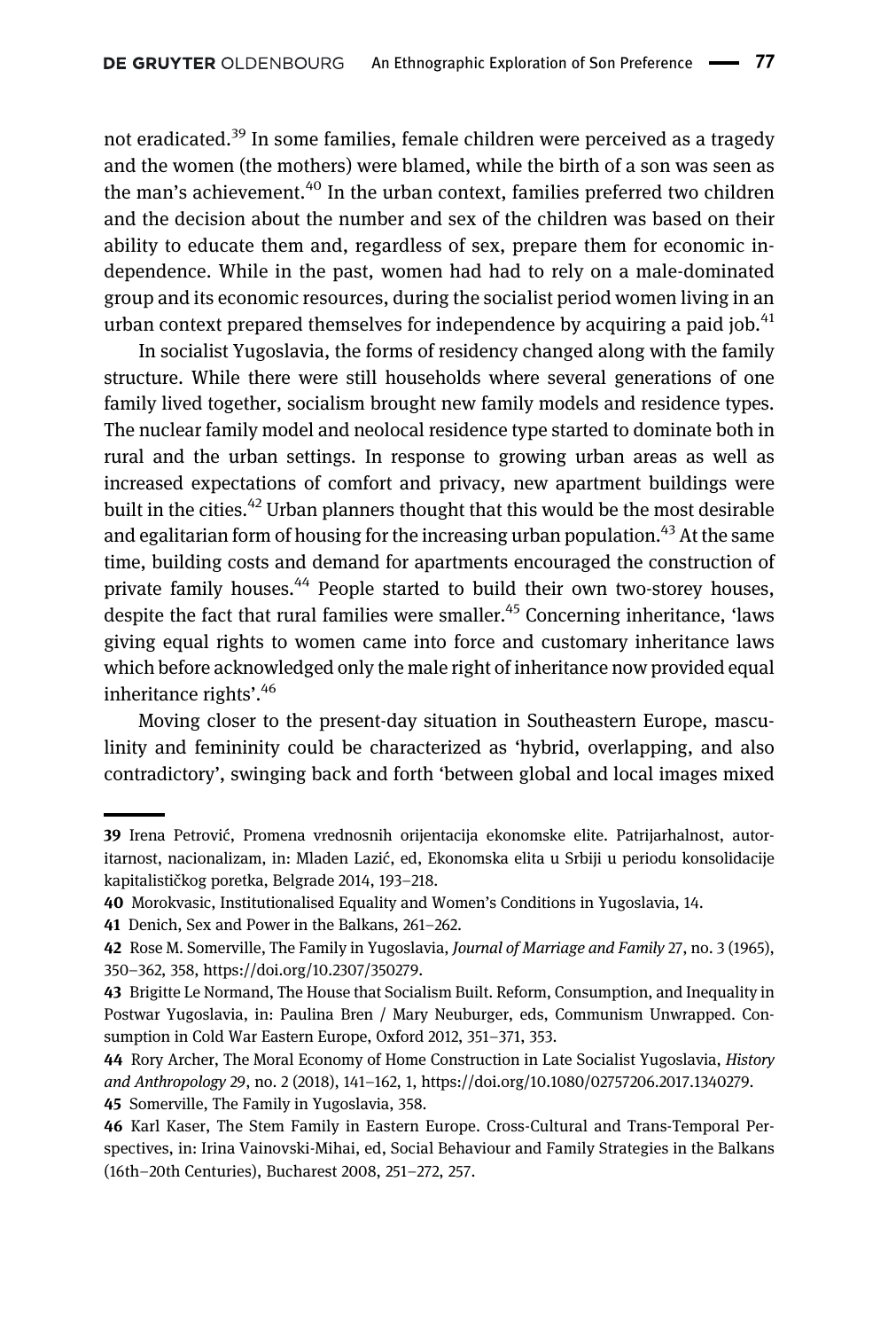with value positions and perceptions of gender roles which mainly follow traditional patterns'.<sup>47</sup> Since the collapse of socialism in the 1990s, similar to the successor states of the Soviet Union, which experienced a 'patriarchal renaissance', <sup>48</sup> the former Yugoslav countries experienced a 're-traditionalization of gender roles'. <sup>49</sup> Women were encouraged to stay in the private field, creating 'a strikingly gendered exodus of the public sphere'.<sup>50</sup>

Regarding postsocialist Montenegro, Schubert noticed how son preference and the practice of leaving the family's property to a male heir continue to exist.<sup>51</sup> The laws are straight forward—women have the same rights as men regarding inheriting property. Article 18 of the Montenegrin constitution claims that the 'state shall guarantee the equality of women and men and shall develop the policy of equal opportunities'.<sup>52</sup> Article 58 states that 'Property rights shall be guaranteed. No one shall be deprived of or restricted in their property rights, unless so required for reasons of public interest, with rightful compensation'.<sup>53</sup> Article 11 of the Montenegrin Family Law states that 'Property relationships in the family are based on the principles of equality, reciprocity and solidarity, as well as on the protection of the interests of children'. 54

In practice, however, only 4% of women in Montenegro own a house, 8% own land, 14% own weekend houses and 23% own a flat.<sup>55</sup> According to Zenovich, the tradition of passing property down to the male heir 'continued long after the laws

<sup>47</sup> Gabriella Schubert, Women in the Balkans / Southeast Europe, in: Gabriella Schubert / Johanna Deimel, eds, Women in the Balkans/Southeastern Europe, Leipzig 2016, 23–34, 29.

<sup>48</sup> Anastasia Posadskaya, Zhenskoe izmerenije sotsial'noj transformatsii. Ot Foruma k Forumu, Materialy Vtorogo Nezavisimogo Zhenskogo, Moscow 1993, 13–19.

<sup>49</sup> Vesna Nikolić-Ristanović, Post-Communism. Women's Lives in Transition, Feminist Review76, no. 1 (2004), 2–4, [https://doi.org/10.1057/palgrave.fr.9400151;](https://doi.org/10.1057/palgrave.fr.9400151) Žarana Papić, Women in Serbia. Post-Communism, War, and Nationalist Mutations, in: Sabrina T. Ramet, ed, Gender Politics in the Western Balkans. Women and Society in Yugoslavia and the Yugoslav Successor States, University Park/PA 1999, 153–169, 154.

<sup>50</sup> Jennifer Zenovich, Property, Postsocialism, and Post-Yugoslav Identity. A Feminist Communication Performance Ethnography, PhD thesis, University of Massachusetts Amherst, 2018, 24, [https://scholarworks.umass.edu/dissertations\\_2/1310](https://scholarworks.umass.edu/dissertations_2/1310).

<sup>51</sup> Schubert, Women in the Balkans / Southeast Europe, 29.

<sup>52</sup> Ustav Crne Gore, Službeni list RCG, br. 1/2007, 38/2013, 5, [http://www.skupstina.me/images/](http://www.skupstina.me/images/dokumenti/ustav-crne-gore.pdf) [dokumenti/ustav-crne-gore.pdf.](http://www.skupstina.me/images/dokumenti/ustav-crne-gore.pdf)

<sup>53</sup> Ustav Crne Gore, Službeni list RCG, br. 1/2007, 38/2013, 13, [http://www.skupstina.me/images/](http://www.skupstina.me/images/dokumenti/ustav-crne-gore.pdf) [dokumenti/ustav-crne-gore.pdf.](http://www.skupstina.me/images/dokumenti/ustav-crne-gore.pdf)

<sup>54</sup> Porodični zakon Crne Gore, Službeni list RCG, br. 1/2007; Službeni list CG, br. 53/2016, [https://](https://mpa.gov.me/biblioteka?query=Porodi%u010Dni%20zakon&sortDirection=desc) [mpa.gov.me/biblioteka?query=Porodi%u010Dni%20zakon&sortDirection=desc](https://mpa.gov.me/biblioteka?query=Porodi%u010Dni%20zakon&sortDirection=desc).

<sup>55</sup> Montenegrin Employers Federation and E3 Consulting LLC, Report. Women in Management in Montenegro, Podgorica, December 2017, 1–32, 5, [http://poslodavci.org/en/publications/women](http://poslodavci.org/en/publications/women-in-management-in-montenegro)[in-management-in-montenegro](http://poslodavci.org/en/publications/women-in-management-in-montenegro).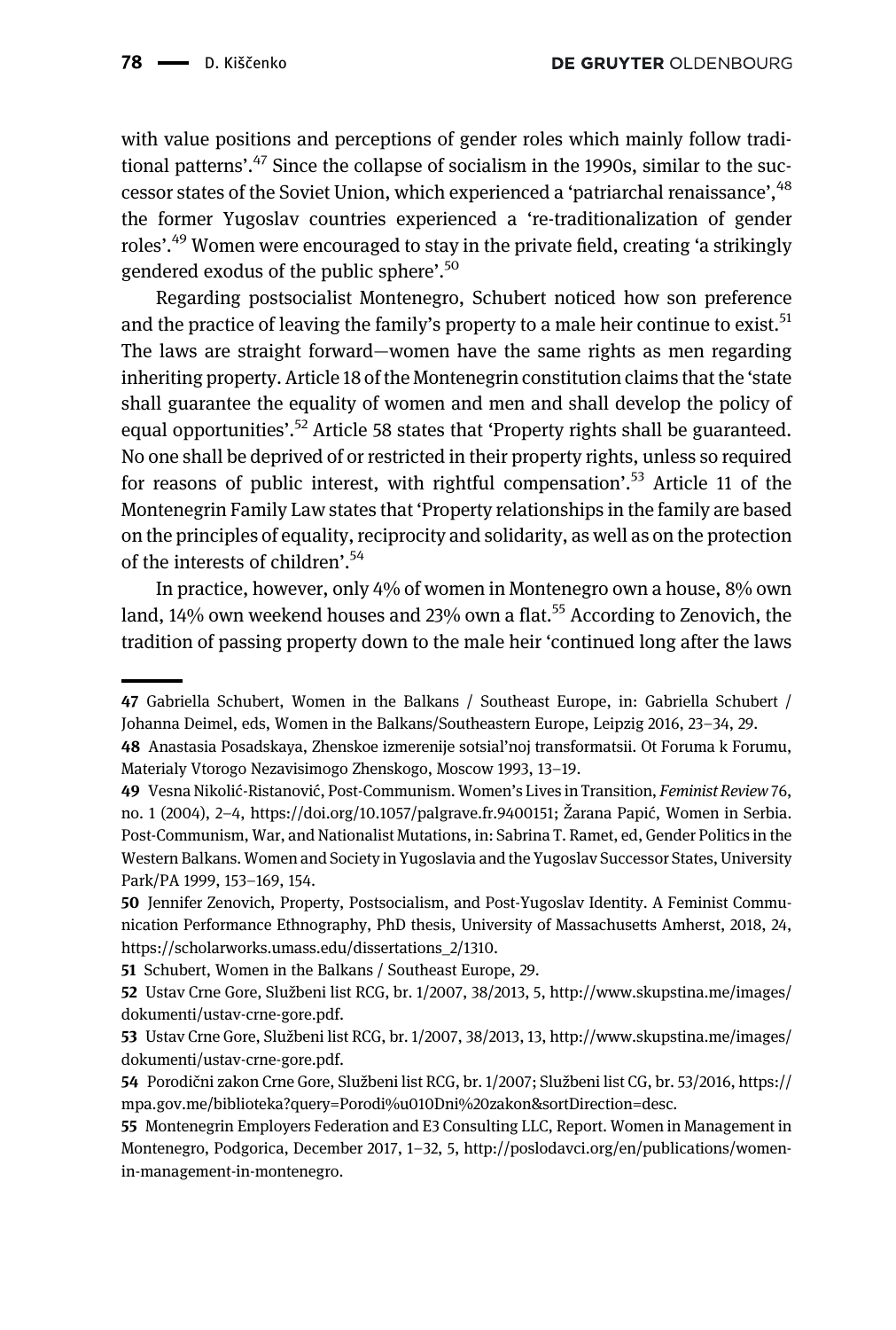no longer existed, and the reverberating patriarchal ritual structures the discursive and embodied effects of Montenegrin gendered hierarchy'.<sup>56</sup> These practices are largely connected to gender roles, where a woman's main role is her reproductive function—to produce an heir without being able to be an heir herself.<sup>57</sup> The lack of access to property rights place women in Montenegro in a vulnerable position. Married women become dependent on their husbands' and in-laws'resources, and in the event of divorce, women could find themselves without housing.<sup>58</sup> Their lack of property might also influence Montenegrin women's independence and ability to start a business.  $59$ 

## 'I Would Like to Have a Boy.' Pressure to Bear a Son

The second time I met Ivana, in summer 2017, she bravely declared: 'I want to talk about what is happening in Montenegro in order to change something,' and began to recall different episodes from her and her mother's lives illustrating the pressure they had experienced to give birth to a male offspring. According to Ivana, her mother was placed under pressure to bear a son by her husband's parents. Ivana believed that they had presented her mother with something akin to an ultimatum: 'We will love you if you give birth to a boy.' 'And my mom took it seriously. She continued to do it [abortions, D.K.] to make them [the parents-in-law, D.K.] love her. Finally, she had a boy. She was 44,' explained Ivana. However, even though her mother had fulfilled the reproductive aspirations of her in-laws, this did not improve her relationship with them: 'And they didn't, they didn't love her in the end,' Ivana revealed with sadness. On the contrary, the situation even deteriorated. Following an argument, Ivana's mother and her in-laws stopped talking to each other. In addition, Ivana believed that her mother still suffered emotionally because of the abortions: 'She goes to Church and prays: "God, please forgive me!"'

<sup>56</sup> Zenovich, Property, Postsocialism, and Post-Yugoslav Identity, 14.

<sup>57</sup> Cf. Jennifer A. Zenovich, Willing the Property of Gender. A Feminist Autoethnography of Inheritance in Montenegro, Women's Studies in Communication 39, no. 1 (2016), 26–48, <https://doi.org/10.1080/07491409.2015.1113217>.

<sup>58</sup> Ivana Petričević, Women's Rights in the Western Balkans in the Context of EU Integration. Institutional Mechanisms for Gender Equality, November–December 2012, [https://ravnopravnost.](https://ravnopravnost.gov.hr/UserDocsImages/arhiva/images/pdf/Izvjeae_Womens%20Rights%20in%20the%20Western%20Balkans%20in%20the%20Context%20of%20EU%20Integration.pdf) [gov.hr/UserDocsImages/arhiva/images/pdf/Izvje](https://ravnopravnost.gov.hr/UserDocsImages/arhiva/images/pdf/Izvjeae_Womens%20Rights%20in%20the%20Western%20Balkans%20in%20the%20Context%20of%20EU%20Integration.pdf)šće\_Womens%20Rights%20in%20the%20Western [%20Balkans%20in%20the%20Context%20of%20EU%20Integration.pdf](https://ravnopravnost.gov.hr/UserDocsImages/arhiva/images/pdf/Izvjeae_Womens%20Rights%20in%20the%20Western%20Balkans%20in%20the%20Context%20of%20EU%20Integration.pdf).

<sup>59</sup> Montenegrin Employers Federation and E3 Consulting LLC, Report. Women in Management in Montenegro, 5.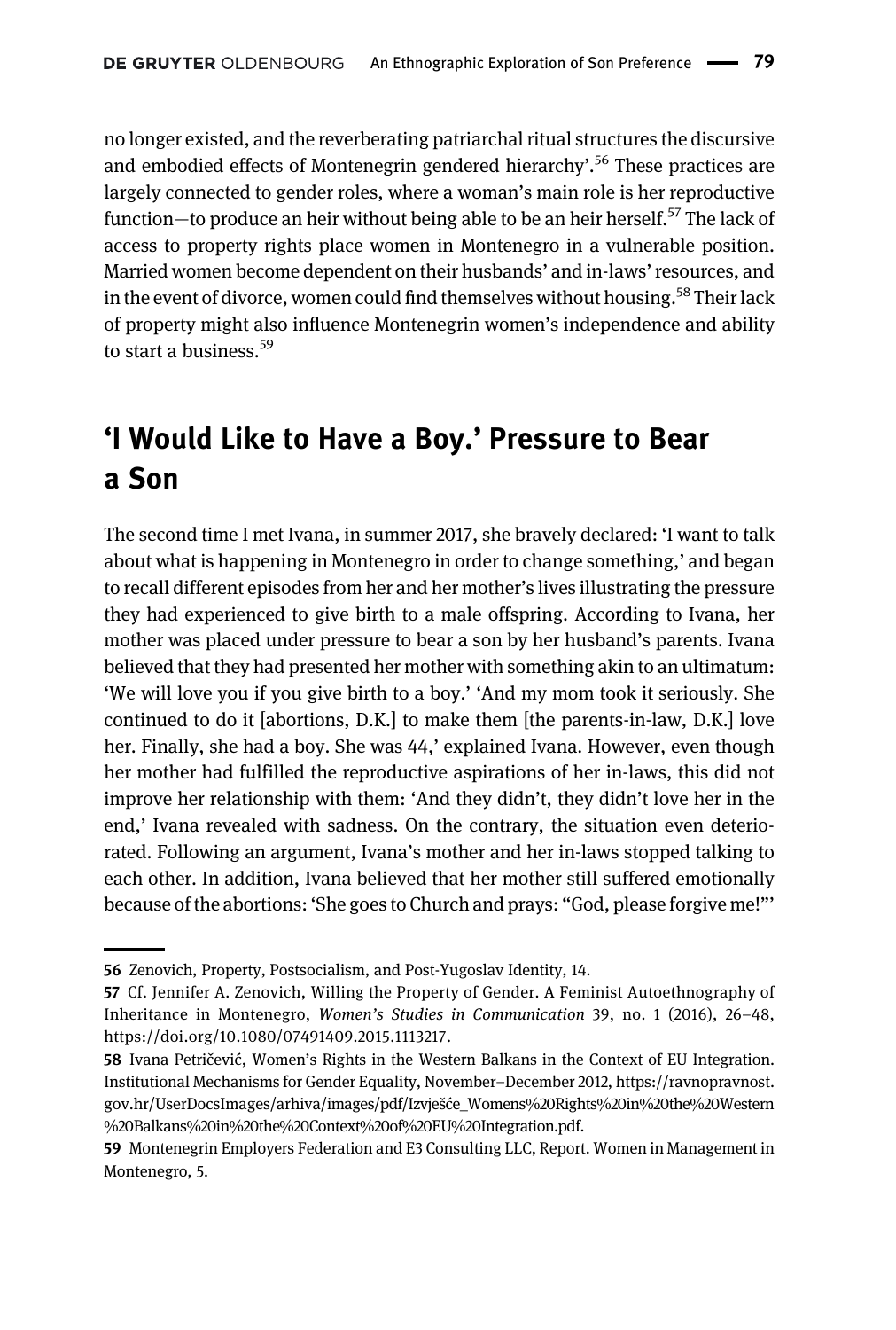Ivana's mother's experience illustrates the son preference and sex-selective abortion phenomenon in Montenegro. While son preference has a long history here, prenatal sex selection and access to abortion has only become available in the last 50 to 70 years. Abortion has been legal in Montenegro since  $1952,^{60}$  but prenatal sex selection did not become available globally until the 1970s with the emergence of two diagnostic techniques—amniocentesis and ultrasonography.<sup>61</sup> Since then, the most commonly used method of observing the existence of possible son preference in a society is to look at the sex ratio at birth. The biological ratio is 102–106 boys to 100 girls, although the levels appear to be closer to 103 in Sub-Saharan Africa and 107 in East Asia.<sup>62</sup> There is a common understanding that when the number of newborn boys per 100 girls goes beyond 106, it is assumed that there is human intervention, i.e. female foetuses are being aborted in favour of possible male offspring in the future. According to demographer Christophe Guilmoto, sex selection has been driven by three factors—existing son preference in society, access to technologies such as ultrasound and amniocentesis, and a decline in fertility.<sup>63</sup>

The situation in Montenegro is statistically challenging to assess, because of the small number of annual births.<sup>64</sup> In Montenegro, in 2017 (the year I conducted my fieldwork), the number of births was 7432 and in 2018, it was 7264.<sup>65</sup> This difficulty is resolved by using cumulative data for several years. In the case of Montenegro, using cumulative data for the years 2000–2008, demographers have determined that the sex ratio at birth in that period was  $109.7<sup>66</sup>$  In 2017, the ratio was 107.2 boys to 100 girls. Overall, the sex ratio at birth in Montenegro began to rise in the mid-1980s, plateauing in the 2000s. In the last two decades, however, the ratio has been on the decline. Compared to other countries with a skewed sex ratio at birth, Montenegro could be described as being slightly affected by sex selection, as the ratio has fluctuated around 110 at its maximum level. $67$  One possible explanation for this might be that only some groups of people in

62 Chao et al., Systematic Assessment of the Sex Ratio at Birth, 9303.

<sup>60</sup> Morokvasic, Institutionalised Equality and Women's Conditions in Yugoslavia, 9.

<sup>61</sup> Christophe Z. Guilmoto, The Sex Ratio Transition in Asia, Population and Development Review 35, no. 3 (2009), 519–549, 528,<https://doi.org/10.1111/j.1728-4457.2009.00295.x>.

<sup>63</sup> Guilmoto, The Sex Ratio Transition in Asia, 524.

<sup>64</sup> Christophe Z. Guilmoto, High Sex Ratio at Birth in Southeast Europe, A Research Note, October 2010, [http://www.demographie.net/guilmoto/pdf/research%20note%20on%20BM%20in%20SE](http://www.demographie.net/guilmoto/pdf/research%20note%20on%20BM%20in%20SE%20Europe4.pdf) [%20Europe4.pdf.](http://www.demographie.net/guilmoto/pdf/research%20note%20on%20BM%20in%20SE%20Europe4.pdf)

<sup>65</sup> Statistical Office of Montenegro, Lifebirth by Sex and Gender, October 2019, [http://monstat.](http://monstat.org/eng/page.php?id=49&pageid=49) [org/eng/page.php?id=49&pageid=49](http://monstat.org/eng/page.php?id=49&pageid=49).

<sup>66</sup> Guilmoto, High Sex Ratio at Birth in Southeast Europe.

<sup>67</sup> Chao et al., Systematic Assessment of the Sex Ratio at Birth, 9305.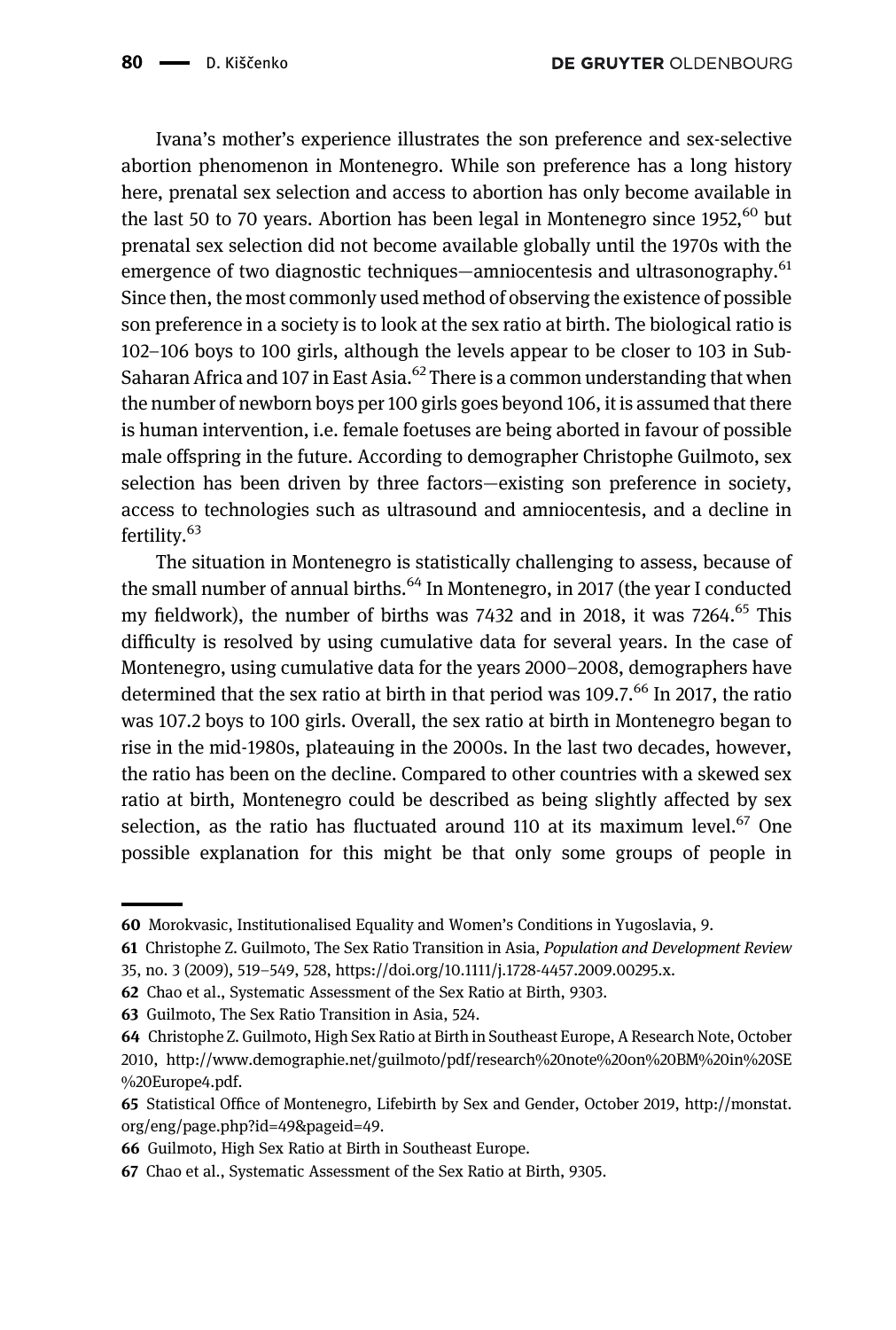Montenegro practice sex selection and the kinship system and gender roles may be undergoing potential changes and becoming more flexible.

Coming back to Ivana's mother's story, I argue that her experience highlights several relevant aspects regarding gender roles, reproductive aspirations, the role of technologies and the relationship with in-laws in Montenegro. As mentioned earlier, a woman's value in a patrilineal inheritance system is her reproductive function, and her role is to give birth to a male offspring that could inherit the family's property. The woman is seen as the invisible glue connecting the male line, leaving no trace in the family tree, which 'contains only the names of the men—the women are completely uncharted'.<sup>68</sup> Even though, because of their reproductive function, women are needed by the patriarchal and patrilineal system, they still can experience a tense relationship with their parents-in-law. Of the different possible reasons for tension between the woman and her husband's parents, one might be the absence of a son. The story about Ivana's mother, who assumed, wrongly, as it turned out, that deselecting female foetuses and later giving birth to a son would establish harmonious relations with and eventual acceptance in her husband's family, is a clear illustration of this. Even though her son's birth ultimately did not improve the relationship, her story clearly shows the existence of pressure to bear a son. The mother's reproductive strategy—to have four abortions after two daughters in order to get a son—is a strategy commonly used by women with no sons.<sup>69</sup> Those who already have a son are more likely to avoid having more children than those without a son. This phenomenon is called the 'stopping rule.'<sup>70</sup> Not only contemporary technologies, but also ancestral knowledge has been applied in order to secure the birth of a son. During my fieldwork, I was repeatedly told about the existence of the historical practice of choosing a female name such as Stanica, Stanojka, Stanka, Stanislava, which resembles the Montenegrin word 'to stop'(stati), in order to stop the birth of further female offspring and welcome a male child.

Ivana's mother's experience also illustrates the meeting of technology and tradition, where modern medical technologies serve reproductive desires rooted in old traditions.<sup>71</sup> On the one hand, she used the latest medical technologies to make

<sup>68</sup> Zenovich, Willing the Property of Gender, 31.

<sup>69</sup> United Nations Population Fund, Sex Imbalances at Birth. Current Trends, Consequences and Policy Implications, 22.

<sup>70</sup> Guilmoto, The Sex Ratio Transition in Asia, 528.

<sup>71</sup> Kate Gilles / Charlotte Feldman-Jacobs, When Technology and Tradition Collide. From Gender Bias to Sex Selection, Policy Brief, The Population Reference Bureau, Washington/D. C., September 2012, 1–6, 1, https://www.prb.org/wp-content/uploads/2013/11/gender-biassex-selection.pdf; Géraldine Duthé et al., High Sex Ratios at Birth in the Caucasus. Modern Technology to Satisfy Old Desires, Population and Development Review 38, no. 3 (2012), 487– 501, 497–498, [https://doi.org/10.1111/j.1728-4457.2012.00513.x.](https://doi.org/10.1111/j.1728-4457.2012.00513.x)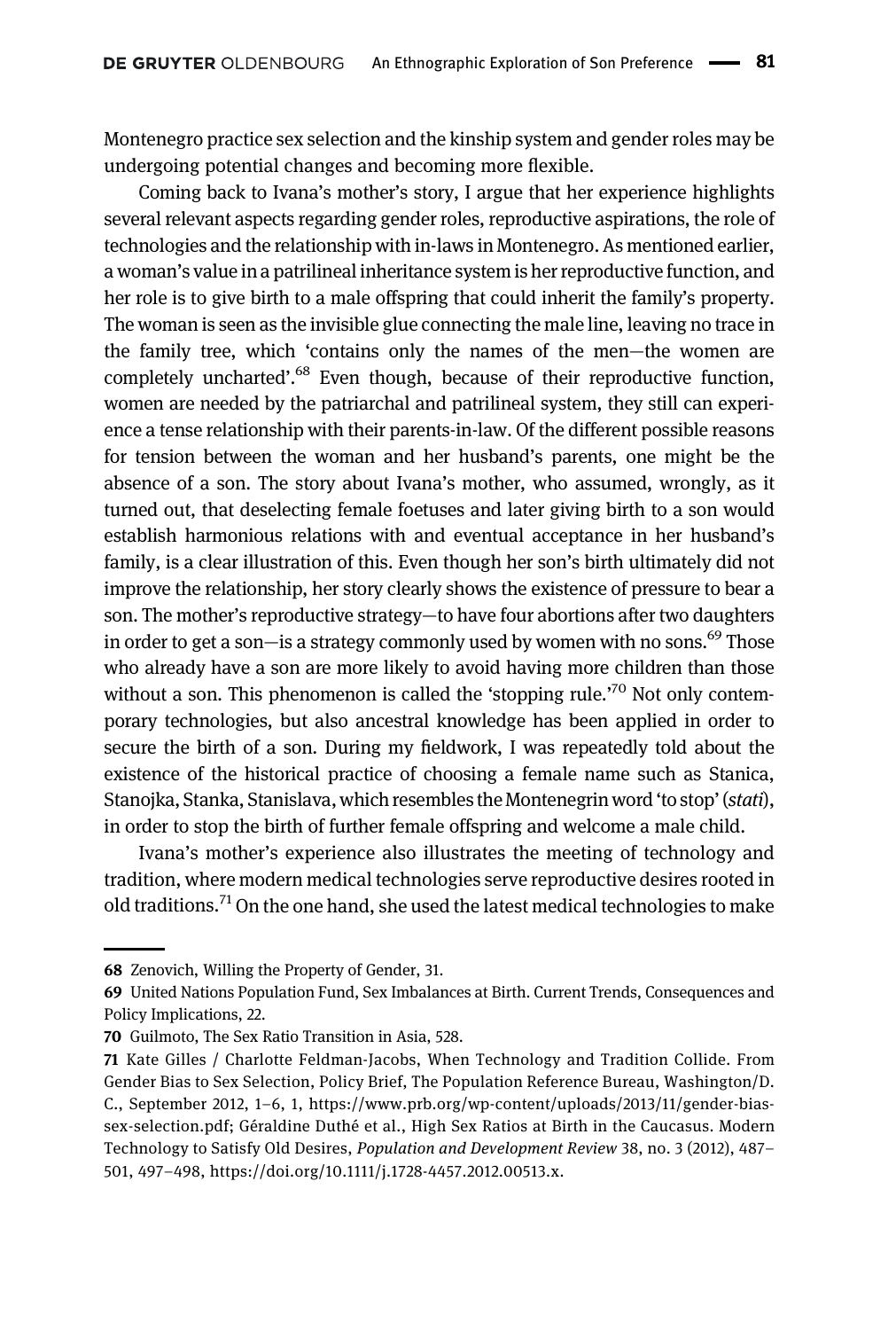informed choices about her body, prospective children and family configuration. On the other, her reproductive decisions and practices assisted by modern technologies perpetuated deeply problematic ideas that men and male offspring are more valuable than women and female offspring. Her journey to Serbia, her use of amniocentesis to check the sex of the foetus, four abortions of female foetuses and the birth of a son after six pregnancies brings together modernity and tradition, science and patriarchal ideas in Montenegro. Medical technologies do not improve the situation for women, but rather exacerbate the existing gender inequality in Montenegrin society.

However, not only her mother but also Ivana herself felt pressure to have a male child. At the time of our interview, she had a two-year-old daughter named Aleksandra. She recalled episodes when relatives would ask about a second child, clearly suggesting the need to have a son. 'Honestly, I am sick of that story,' she told me, sighing heavily. Her parents do not place Ivana under any pressure regarding the number and sex of her children. But it is a different story with grandmothers, grandfathers, aunts and uncles. Ivana recounted short episodes from family gatherings, where some relatives expressed their wish for her to have a son: 'Look, Aleksandra is cute, but I hope you will have a son.' She disliked these moments: 'I want to throw up. I always get angry. I am sick of it.' Yet not only Ivana's relatives, but also her husband desires a son. She recalled the doctor's visit where she found out the sex of the foetus:

My husband is also a modern guy, but the tradition remains in his mind somewhere. We went to the doctor. I was seven months pregnant. I said to my doctor: "Please, tell me [the sex of the foetus, D.K.]," because up till then they hadn't been able to tell. He said, "I think it is a girl." I said, "Oh, great!" I told my husband: "It's a girl!" He said: "I knew it." We didn't talk for the whole day. I asked him: "Why?" He said: "I felt like I would like to have a boy. I do not know why—but to have a boy."

Ivana's story about her husband's reaction reveals the underlying ideas of 'modernity' versus 'tradition,' 'backward' versus 'progressive.' While the modern and progressive man in Montenegro should not consider the sex of his children as important and should not put pressure on a woman to give birth to a son, a 'traditional,' 'backward,' 'old-fashioned' man would. He would prioritize a son and exert pressure on his wife to bear one. Even though Ivana wanted to think of her husband as a modern man, who did not prioritize having a son, she admitted that his reaction signalled a different attitude regarding the sex of the foetus. Not only his clearly formulated aspiration to have male offspring, but also the silence between them that day indicated the pressure and sense of failed expectations.

Ivana and her mother represent two distinct generations and their stories have many similarities as well as differences. Not only did they both experience pressure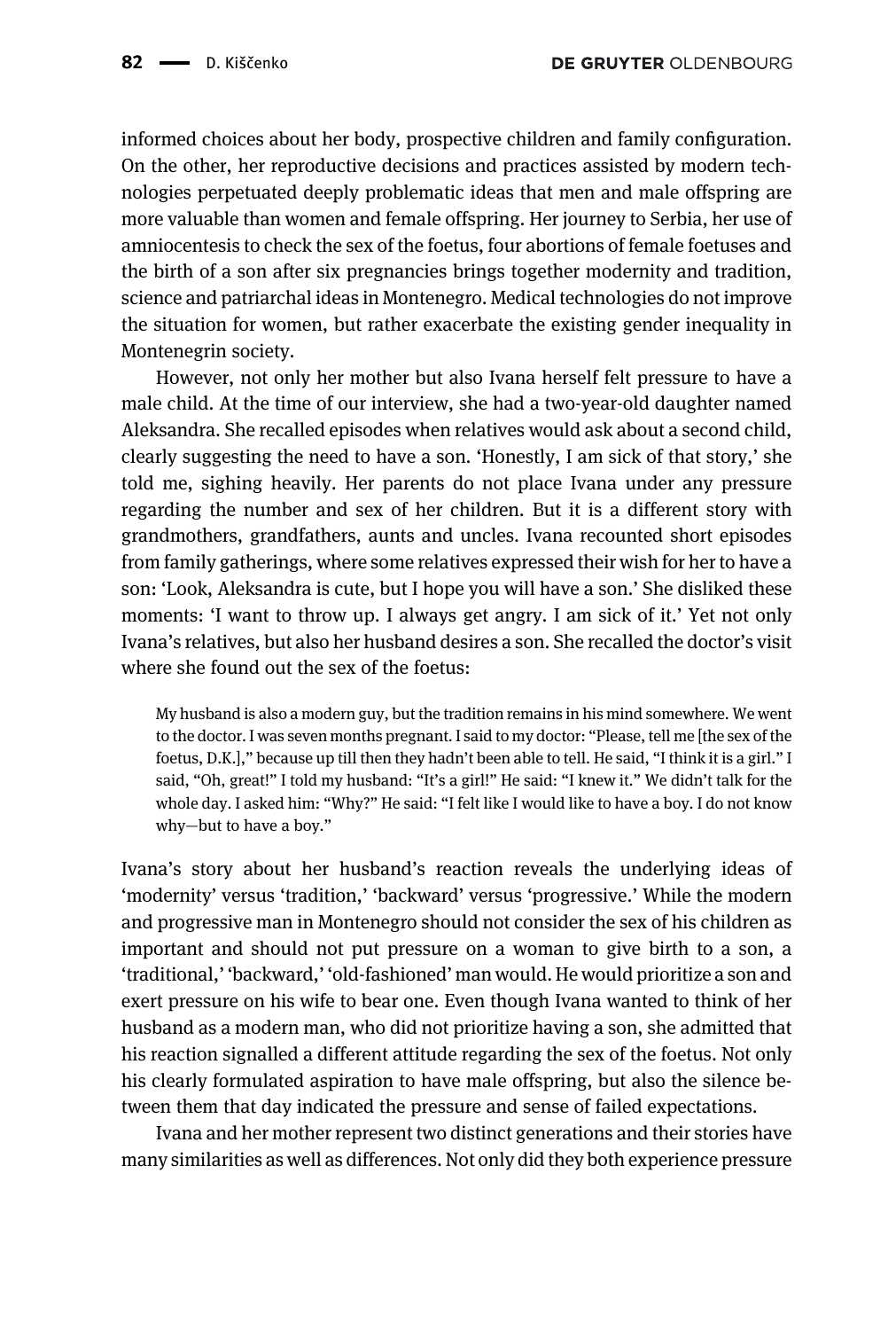to bear a son, but also interference from their relatives in their reproductive decisions. This was manifested through the ultimatums Ivana's mother received from her in-laws and the regular questions to Ivana from relatives about when she was going have a son. On the one hand, relatives got involved with their comments, questions and even ultimatums directed towards women (not their husbands), while, on the other, when it came to prenatal testing, abortion and other activities related to reproductive health, both women were very much on their own. Therefore, it comes as no surprise that, according to Ivana, some people in Montenegro 'blame women for the sex [of the offspring, D.K.],' and female children are seen as a tragedy, $72$  especially if there are already several daughters in the family.

While both Ivana and her mother experienced social pressure to bear a son, their reactions differed. Her mother made journeys to Serbia specifically for tests and abortions, while dealing with a tense financial situation in the family, limited time for the abortion, and health risks in order to have the 'right' future pregnancy. Ivana, on the other hand, perceived social pressure as an invasion of her privacy and her body and refused to participate in discussions regarding her reproductive aspirations. Ivana sees her reproductive decisions as solely her private business. 'It is my opinion, my decision, my destiny,' she explained. When asked about the future, Ivana told me, 'My goal is to have maybe two, maybe three children. I like children very much. If I have enough money, I will have three children. Boys, girls —it doesn't matter.' Ivana was against son prioritization, against sex-selective abortions, and she believed that she would never have abortions like her mother did. During her first pregnancy she inquired about the sex of the foetus, but because of the position of the foetus, she did not find out that they were expecting a girl until she was seven months pregnant. Her aspirations for more children were expressed in relation to financial resources:

We want to give our children everything. We want to buy them new trainers, new clothes, go to the seaside, take them out to eat ice-cream every day. But everything costs. We do not want to have another child yet. Maybe in a year or two. Or, if we can get a loan for the apartment. But until then, no.

This approach echoes the anthropologist Lihong Shi's claim that nowadays 'young parents have started attending to the quality of their child-rearing rather than the number of children they have'.<sup>73</sup> Parents' decision about the number of children they want must also be viewed in the context of the new ideals of happiness, which include more material goods and leisure, and where more children can endanger

<sup>72</sup> Morokvasic, Institutionalised Equality and Women's Conditions in Yugoslavia, 14.

<sup>73</sup> Lihong Shi, Choosing Daughters. Family Change in Rural China, Stanford/CA, 2017, 83.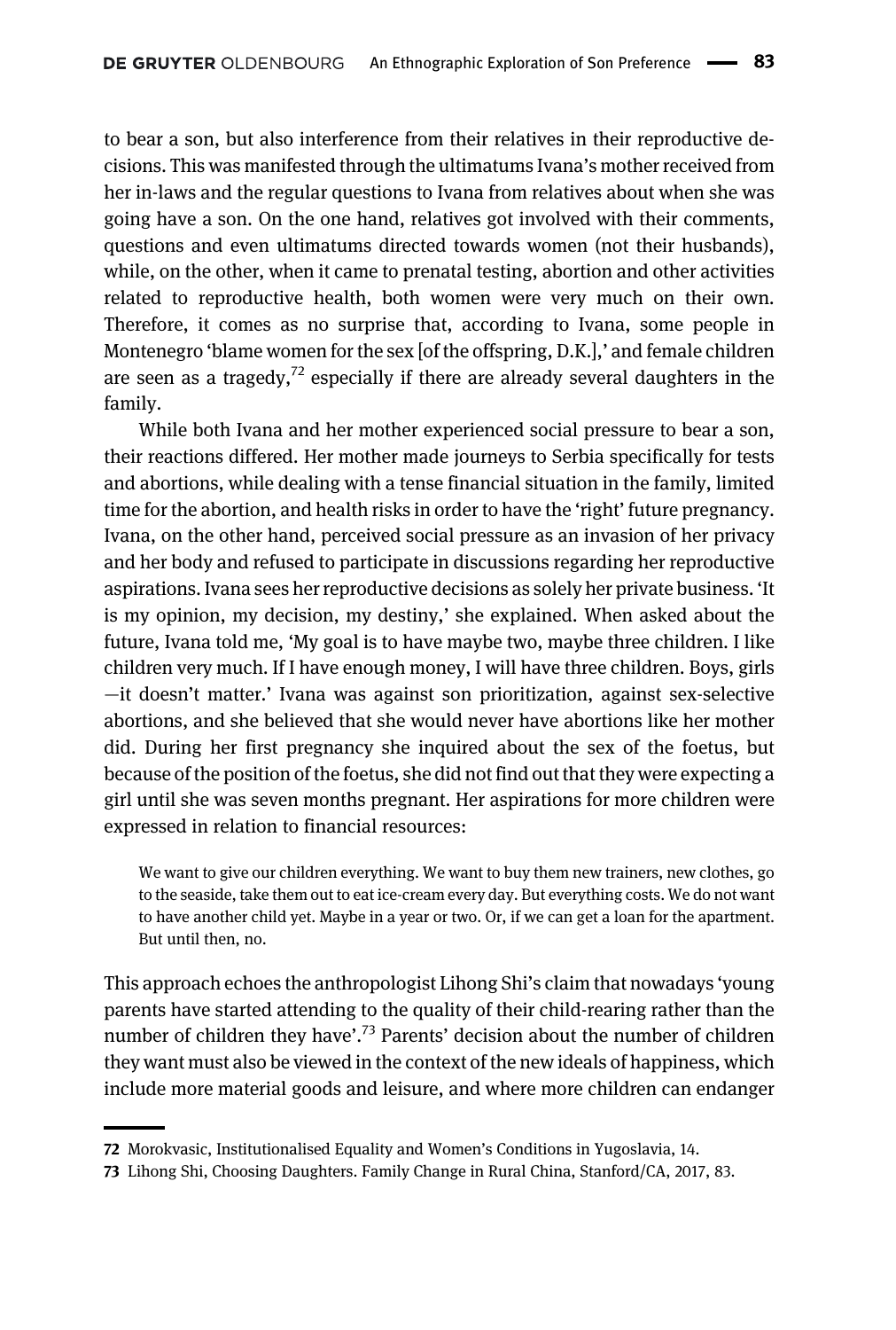the life ideal.<sup>74</sup> Ivana's case illustrates this as she wants to ensure the necessary clothing, entertainment and comfortable living conditions for her daughter and her husband before thinking about a second child.

# 'A Boy in Our House.' Inheritance and Housing **Strategies**

When describing the family's financial situation in the 1990s, Ivana's usually energetic speech slows: 'We were poor for 13 years, she [her mother, D.K.] went to Belgrade, to buy some cloth and sell it here [in Montenegro, D.K.]. Did [it, D.K.] against the law.' According to Ivana, thanks to their hard work, her parents could acquire the resources to build their own house in Podgorica. Now they have a twostorey house with four rooms. 'A very big house, a very big house,' Ivana emphasized. Some time ago, her mother visited her two daughters to inform them that the family's house would be given to their younger brother. The daughters can neither ask for any part of the house, nor demand to sell it. The mother also suggested that her daughters get married in order to acquire a house. When I asked Ivana, how she felt about that, she answered:

I got used to it. I was not OK [with it, D.K.]. Maybe as we were growing up, she [the mother, D.K.] told us and repeated it to us so many times. And we got used to it. Now we talk about it as though it has to be like that. When I tell my husband: "That is Bojan's [the brother, D.K.] house". He is like: "Why?" "My mom told me so many years ago." And that is it. We haven't questioned the decision again. That is it. That is Bojan's. A boy in our house, oh, my God. The only son. That is Montenegro.

The mother's firm statement about the youngest brother's exclusive rights to the family's property reveals a very typical inheritance situation in Montenegro, one which has existed for a long time and prevails to this day. According to Zenovich, 'Male property ownership is a constitutive and foundational component of the maintenance of the patriarchal symbolic order,' which influences the way women and their life trajectory are perceived in society.<sup>75</sup>

By denying both daughters' access to inheritance rights and suggesting they marry in order to have their own housing, Ivana's mother represents the idea of a daughter as someone else's property, transferred from her natal family to her husband's family.<sup>76</sup> Not only in the past, but also today, Montenegrins are familiar

<sup>74</sup> Shi, Choosing Daughters, 47.

<sup>75</sup> Zenovich, Willing the Property of Gender, 29.

<sup>76</sup> Zenovich, Willing the Property of Gender, 35.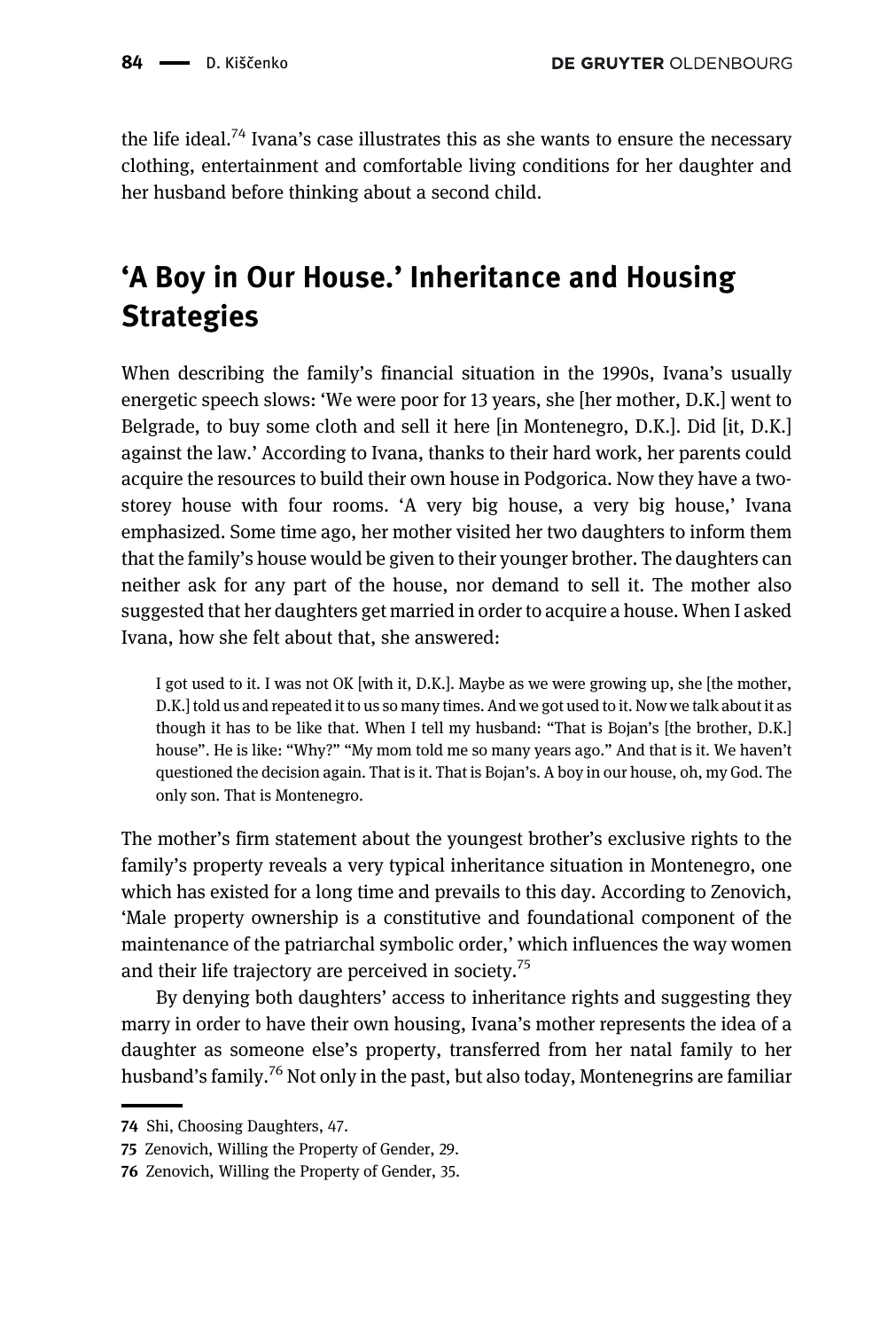with pejorative expressions such as: 'Having a daughter is like watering a neighbour's garden' or the phrase tuda večera, which literally translates as 'someone else's dinner'. These expressions imply the idea that having a daughter is a worthless investment as, sooner or later, she will leave her natal family and contribute to her husband's family. Once she is married, a woman is not her father's, but someone else's worry. Her husband and his family are responsible for the well-being of the family, including the women who marry in. This also includes access to new housing for women, while not giving them the right to inherit it. A son, on the other hand, is seen as a very valuable asset as he will continue the family's lineage, while inheriting and maintaining the family's properties.

The transfer of the family's property to the male heir indicates what can be given away and what needs to stay within the symbolic and physical boundaries of the family, who is part of the family, and who has only a temporary position in it. While the family's property is seen as an asset that needs to stay within the family, a daughter is seen as something that can be given away. By denying a daughter access to inheritance and seeing her life as a predefined trajectory moving from father to husband, she is symbolically excluded from her natal family, and yet not fully integrated into her husband's family. In her autoethnographic account, Zenovich concludes that '[…] the people who I have considered my family are, indeed, not my family anymore [...]'.<sup>77</sup>

How should Ivana's and other Montenegrin women's experiences be interpreted? Why is there such a strong preference to leave the family's property to a male heir or to the closest male relative? While most Montenegrins that I met during my fieldwork would just resort to the safe answer: 'It is our tradition,' it might be worthwhile looking at this question from another perspective. What would happen if the family's property were given to a female offspring? What would it mean? If a woman were to inherit property, 'it would significantly affect the balance of the patriarchal model, because women would attain value outside of their value in reproduction of the bloodline'.<sup>78</sup> A woman as an inheritor undermines the structure of the patriarchal society. As long as the perception remains that daughters move away from their natal family to another family when they marry, the transfer of property to the daughter must be avoided. In Ivana's case, her natal family worked hard to acquire their own house in Podgorica and passing it on to the daughters would mean giving a house, with all its material value, away for free. Passing the property on in this way would make not only the daughters wealthier, but also their husbands and their husbands' families. Leaving the property to a male heir means that the resources stay within the family. However, this should not be seen as a purely rational decision. There is a symbolic

<sup>77</sup> Zenovich, Willing the Property of Gender, 38.

<sup>78</sup> Zenovich, Willing the Property of Gender, 39.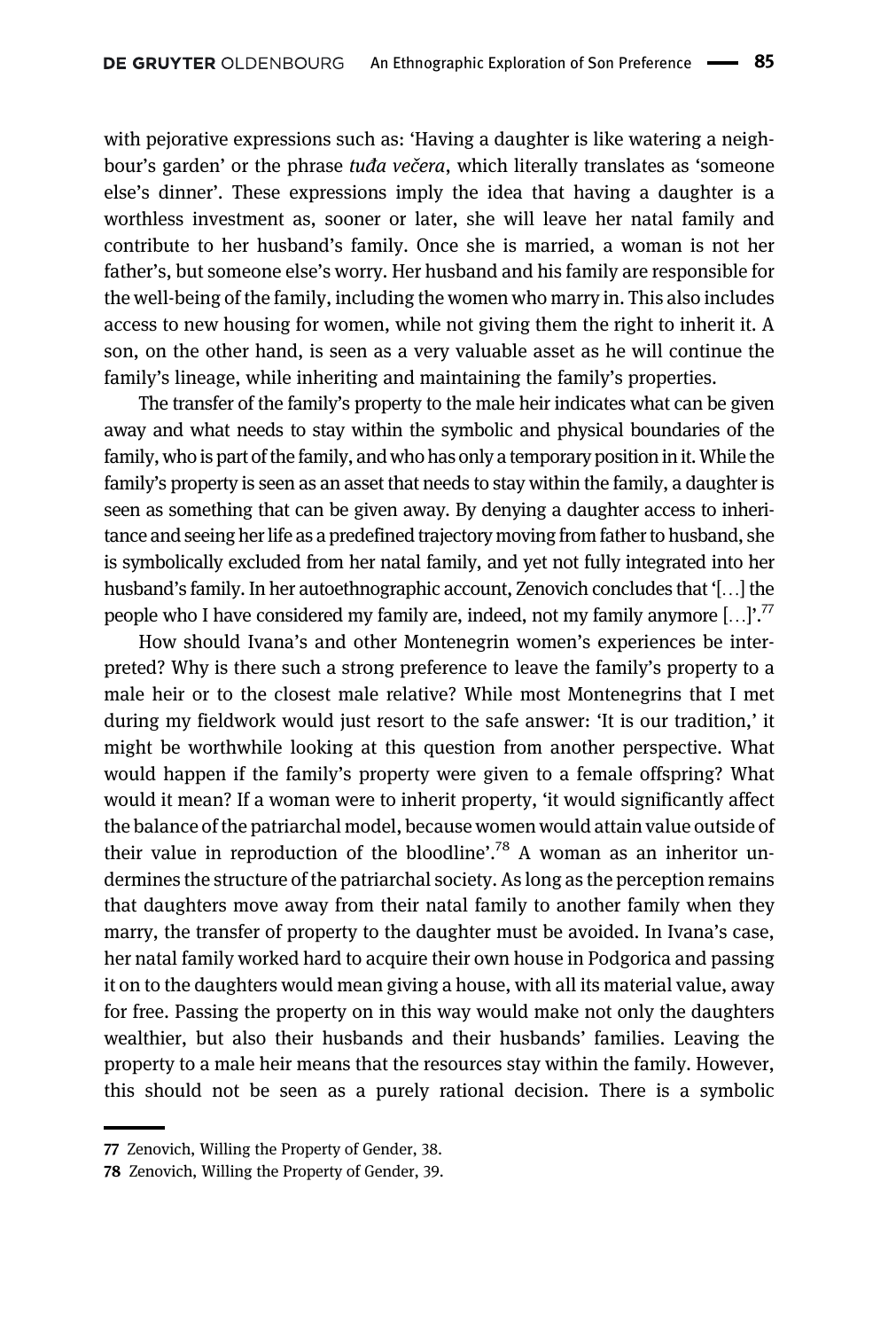component as well. Even though Ivana disagreed with her mother's decision, she also confessed that she would not like to see her parents sell the house and share the money between the three of them. 'We built it the hard way, and I have emotions attached to that,' admitted Ivana. The house carries not only material, but also a symbolic meaning—the strength and pride of the family.

Since they were not able to inherit her family's property, Ivana and her husband tried to find their own way of securing housing for themselves. They rented several apartments where they lived with their daughter for five years, with the plan of buying their own property in the future. Living apart from their parents was possible because they both worked and could therefore afford to rent an apartment. Ivana and her husband represented a shift from the patrilocal to the neolocal residence pattern. As described, these changes increased after the Second World War, under socialist Yugoslavia. When talking about private housing, Ivana mentioned her older sister, who also would not inherit anything from their parents. Her sister works abroad, and together with her partner, plans to have her own house in the future, too: 'She is building a house right now, a whole new house with furniture and everything, because they got a 20 thousand [euro, D.K.] loan. And she will earn 20 thousand. Her boyfriend will earn 20 thousand, too. And they will have a big house in one year.'

Ivana believes that it is important for her family to own an apartment or a house, too. Therefore, she thought that her husband might also go abroad and earn some money in order for them to buy property, as she was not totally happy with the fact that they were renting their apartment. There was always a risk that they would need to move out. She recalled a situation where the apartment owner asked them to find a new place as his son had got married and the young family needed the apartment. Altogether they moved four times in the period of five years. 'I am sick of it,' Ivana sighed. She added that she thought it was hard to afford a nice place to rent. Buying an apartment would give them a chance to get a nice property while paying almost the same as they pay now. 'But what about the inheritance from your husband's family?' I wondered. The situation was ambiguous. Even though Ivana's husband is the only son in the family, his family's property will most probably be split in two one will go to Ivana's husband and the other to his sister. Ivana thought that her husband 'will feel a little bit sorry that the whole thing will not go to him'.

While her parents suggested that Ivana get access to housing through marriage, this did not in fact happen. Ivana's husband did not own property, and there was a possibility that, in the future, his parents would divide their property equally between him and his sister. This placed the young family in an uncertain position— Ivana did not inherit because of her parents' traditional approach to inheritance rights, while her husband did not inherit, at least not an existing house, because his parents did not want to follow the traditional route. The way out was to acquire their own resources in order to buy an apartment. Owning an apartment was not just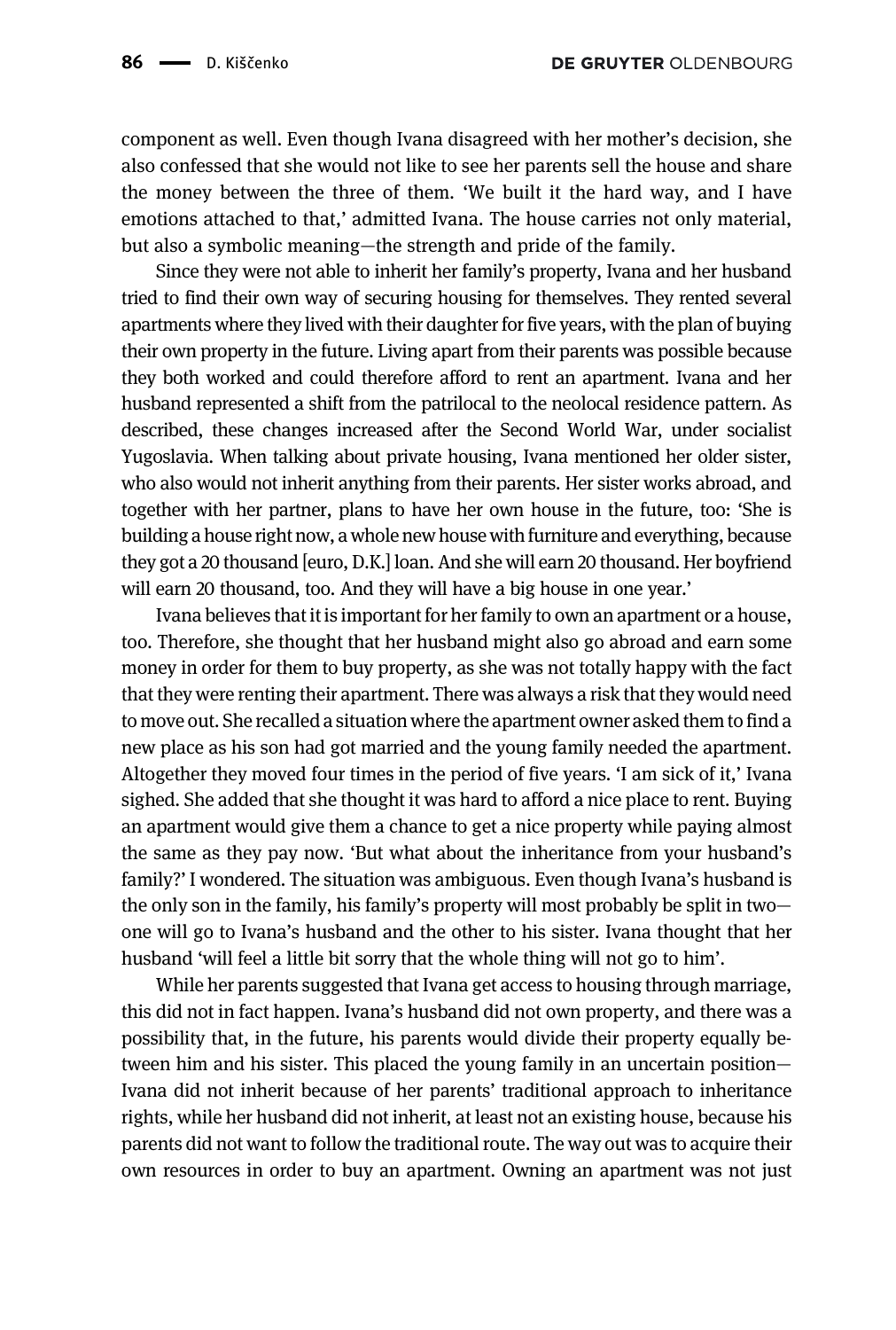about a physical space where the young family would reside, but the private property steeped in ideas of independence, autonomy and power. Ivana saw this as an opportunity to reclaim the power that was taken away from her when her mother denied both daughters their inheritance rights and suggested she marry in order to get access to her own property through her husband's family.

#### Conclusion

In this article I have shown, using the example of Ivana and her mother, how the older and younger generation of women in Montenegro have experienced pressure to bear a son. The mother's desperate attempts to have a son after two daughters by performing four abortions in the 1990s coincided with the broader social and political changes in Montenegro. The collapse of socialism in Yugoslavia and the slow transition to neoliberal capitalism was accompanied by a reversion to the traditional role of women and an increasing imbalance in the sex ratio at birth. In 2015, when Ivana and her husband had their first child, a daughter, not only was the sex ratio at birth declining, but Ivana's attitude towards the sex of her child was also diametrically different to that of her mother's, reflecting changes in society's perceptions. But despite Ivana's dislike of the notion of prioritizing sons, she was constantly reminded of it. The idea of a son as a more desirable offspring became an integral part of her life through her mother's reproductive attempts, pressure from relatives and her husband's disappointment when he found out they were having a girl. On the other hand, by objecting to the prioritization of sons and emphasizing the need to treat children equally, Ivana positioned herself as modern and progressive, describing her family members as old fashioned and traditional. All in all, these experiences demonstrate that the idea of men and male offspring as more valuable than women and female offspring is still present in contemporary Montenegro.

Son preference is inextricably linked with the inheritance practice in the patriarchal system, where the family's property is passed to the male heir. The attitude and actions of Ivana's mother and husband suggest that son preference is shaped by and manifests through this inheritance practice. Ivana's husband's disappointment in the fact that his wife was expecting a girl and his hope of inheriting the family's property without having to share it with his sister are part and parcel of the patriarchal order. By denying both daughters access to their rights to inherit the family's property, the mother placed them in a materially and symbolically disadvantageous position. Although they were encouraged to gain access to housing by getting married, this was no solution. None of the daughters' partners had inherited property from their parents, and both families lived apart from their parents, who could therefore not provide housing. These women could neither acquire the